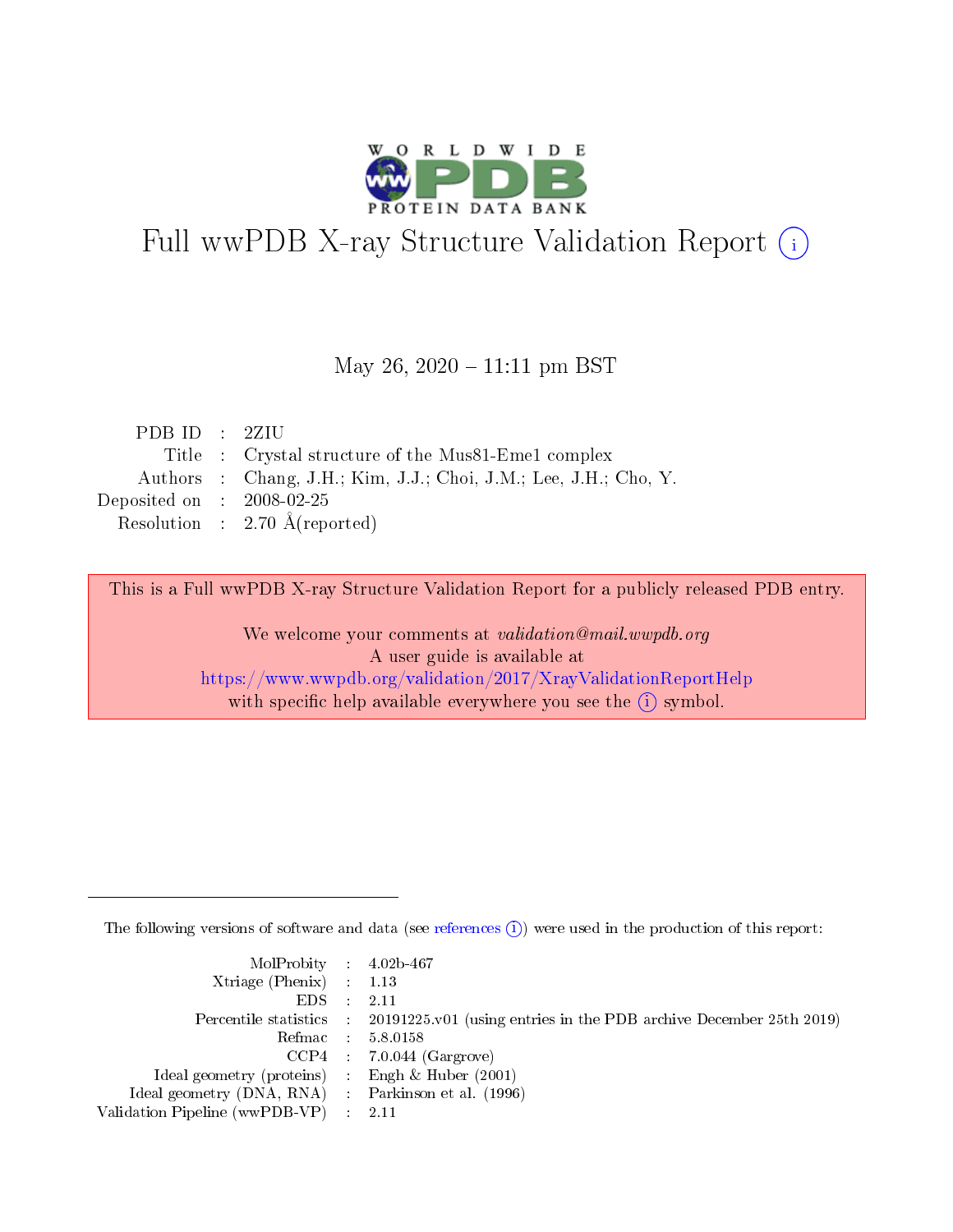# 1 [O](https://www.wwpdb.org/validation/2017/XrayValidationReportHelp#overall_quality)verall quality at a glance  $(i)$

The following experimental techniques were used to determine the structure: X-RAY DIFFRACTION

The reported resolution of this entry is 2.70 Å.

Percentile scores (ranging between 0-100) for global validation metrics of the entry are shown in the following graphic. The table shows the number of entries on which the scores are based.



| Metric                | Whole archive<br>$(\#\mathrm{Entries})$ | Similar resolution<br>$(\#\text{Entries},\, \text{resolution}\; \text{range}(\textup{\AA}))$ |
|-----------------------|-----------------------------------------|----------------------------------------------------------------------------------------------|
| $R_{free}$            | 130704                                  | 2808 (2.70-2.70)                                                                             |
| Clashscore            | 141614                                  | $3122(2.70-2.70)$                                                                            |
| Ramachandran outliers | 138981                                  | $3069(2.70-2.70)$                                                                            |
| Sidechain outliers    | 138945                                  | $3069(2.70-2.70)$                                                                            |
| RSRZ outliers         | 127900                                  | $2737(2.70-2.70)$                                                                            |

The table below summarises the geometric issues observed across the polymeric chains and their fit to the electron density. The red, orange, yellow and green segments on the lower bar indicate the fraction of residues that contain outliers for  $>=3, 2, 1$  and 0 types of geometric quality criteria respectively. A grey segment represents the fraction of residues that are not modelled. The numeric value for each fraction is indicated below the corresponding segment, with a dot representing fractions <=5% The upper red bar (where present) indicates the fraction of residues that have poor fit to the electron density. The numeric value is given above the bar.

| Mol | $Chain$ Length | Quality of chain |     |    |                |  |  |
|-----|----------------|------------------|-----|----|----------------|--|--|
|     | 911<br>9 L .   | 45%              | 40% |    | $5\%$ .<br>10% |  |  |
|     | ດ <i>1</i> 1   | $2\%$<br>36%     | 32% | 7% | 24%            |  |  |

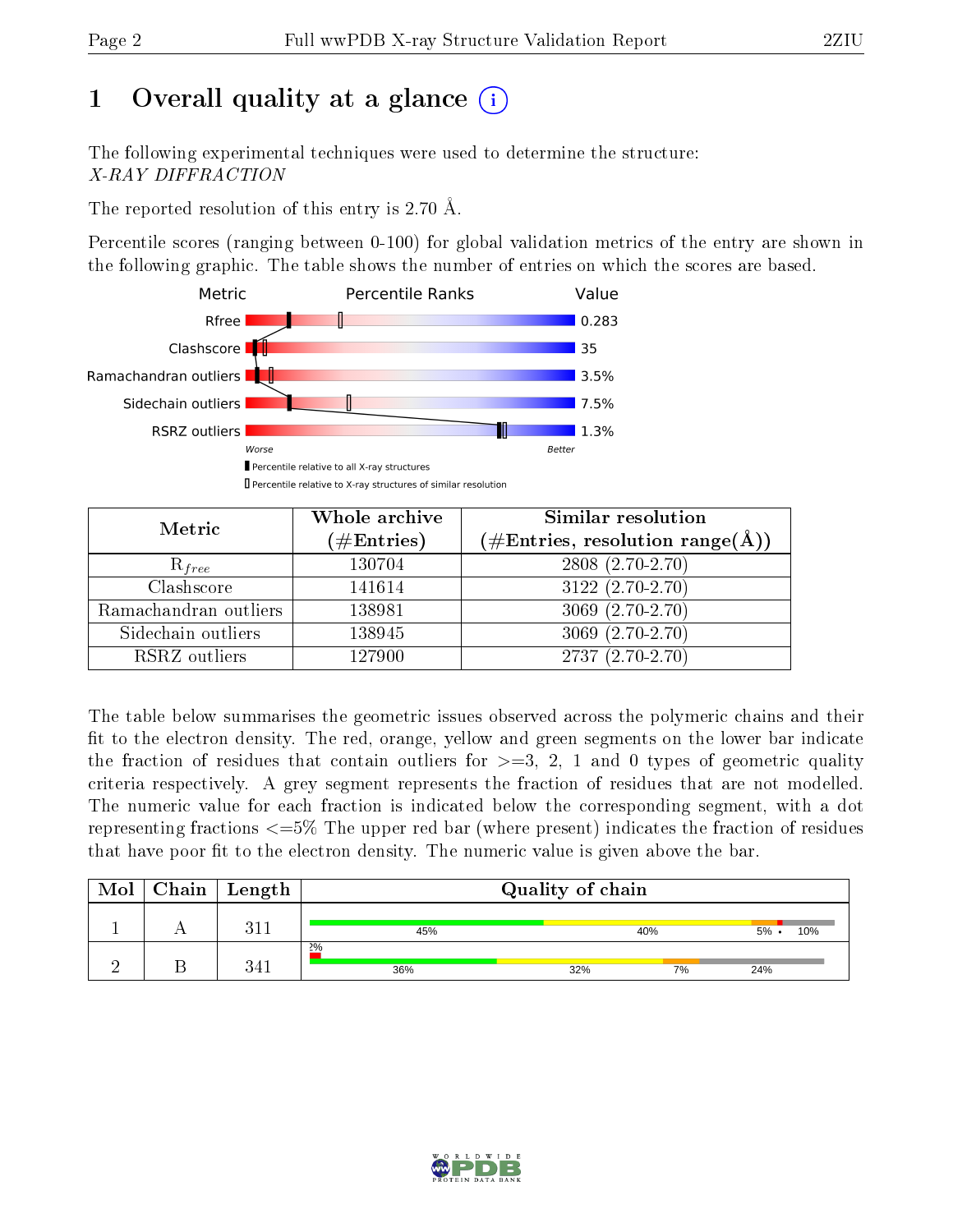# 2 Entry composition (i)

There are 3 unique types of molecules in this entry. The entry contains 4296 atoms, of which 0 are hydrogens and 0 are deuteriums.

In the tables below, the ZeroOcc column contains the number of atoms modelled with zero occupancy, the AltConf column contains the number of residues with at least one atom in alternate conformation and the Trace column contains the number of residues modelled with at most 2 atoms.

Molecule 1 is a protein called Mus81 protein.

| Mol | Chain | $\vert$ Residues | $\rm{Atoms}$           |     |     |               | $\text{ZeroOcc} \mid \text{AltConf} \mid \text{Trace}$ |  |  |
|-----|-------|------------------|------------------------|-----|-----|---------------|--------------------------------------------------------|--|--|
|     |       | 281              | $_{\rm Total}$<br>9997 | 409 | 392 | $-41^{\circ}$ |                                                        |  |  |

There is a discrepancy between the modelled and reference sequences:

| Chain | $\mid$ Residue $\mid$ Modelled $\mid$ | ∣ Actual | ⊆omment                            | Reference |
|-------|---------------------------------------|----------|------------------------------------|-----------|
|       |                                       |          | INITIATING METHIONINE   UNP Q6GML8 |           |

Molecule 2 is a protein called Crossover junction endonuclease EME1.

| Mol | Chain | $\mathsf{Residues}$ | Atoms         |          |  |     | ZeroOcc | $\mid$ AltConf $\mid$ Trace $\mid$ |  |  |
|-----|-------|---------------------|---------------|----------|--|-----|---------|------------------------------------|--|--|
|     |       | 258                 | Total<br>2013 | 1266 353 |  | 382 |         |                                    |  |  |

There are 16 discrepancies between the modelled and reference sequences:

| Chain | Residue | Modelled   | Actual | Comment               | Reference            |
|-------|---------|------------|--------|-----------------------|----------------------|
| B     | 230     | MET        |        | <b>EXPRESSION TAG</b> | UNP Q96AY2           |
| B     | 231     | <b>GLY</b> |        | <b>EXPRESSION TAG</b> | UNP Q96AY2           |
| B     | 232     | <b>SER</b> |        | <b>EXPRESSION TAG</b> | Q96AY2<br>UNP        |
| B     | 233     | <b>SER</b> |        | <b>EXPRESSION TAG</b> | Q96AY2<br>UNP        |
| B     | 234     | HIS        |        | <b>EXPRESSION TAG</b> | UNP Q96AY2           |
| B     | 235     | <b>HIS</b> |        | <b>EXPRESSION TAG</b> | Q96AY2<br><b>UNP</b> |
| B     | 236     | HIS        |        | <b>EXPRESSION TAG</b> | Q96AY2<br>UNP        |
| B     | 237     | HIS        |        | <b>EXPRESSION TAG</b> | UNP Q96AY2           |
| B     | 238     | HIS        |        | <b>EXPRESSION TAG</b> | Q96AY2<br>UNP        |
| B     | 239     | <b>HIS</b> |        | <b>EXPRESSION TAG</b> | Q96AY2<br>UNP        |
| B     | 240     | <b>SER</b> |        | <b>EXPRESSION TAG</b> | UNP Q96AY2           |
| B     | 241     | <b>GLN</b> |        | <b>EXPRESSION TAG</b> | Q96AY2<br>UNP        |
| B     | 242     | <b>ASP</b> |        | <b>EXPRESSION TAG</b> | Q96AY2<br><b>UNP</b> |
| B     | 243     | <b>PRO</b> |        | <b>EXPRESSION TAG</b> | Q96AY2<br>UNP        |
| B     | 244     | <b>ASN</b> |        | <b>EXPRESSION TAG</b> | Q96AY2<br>UNP        |

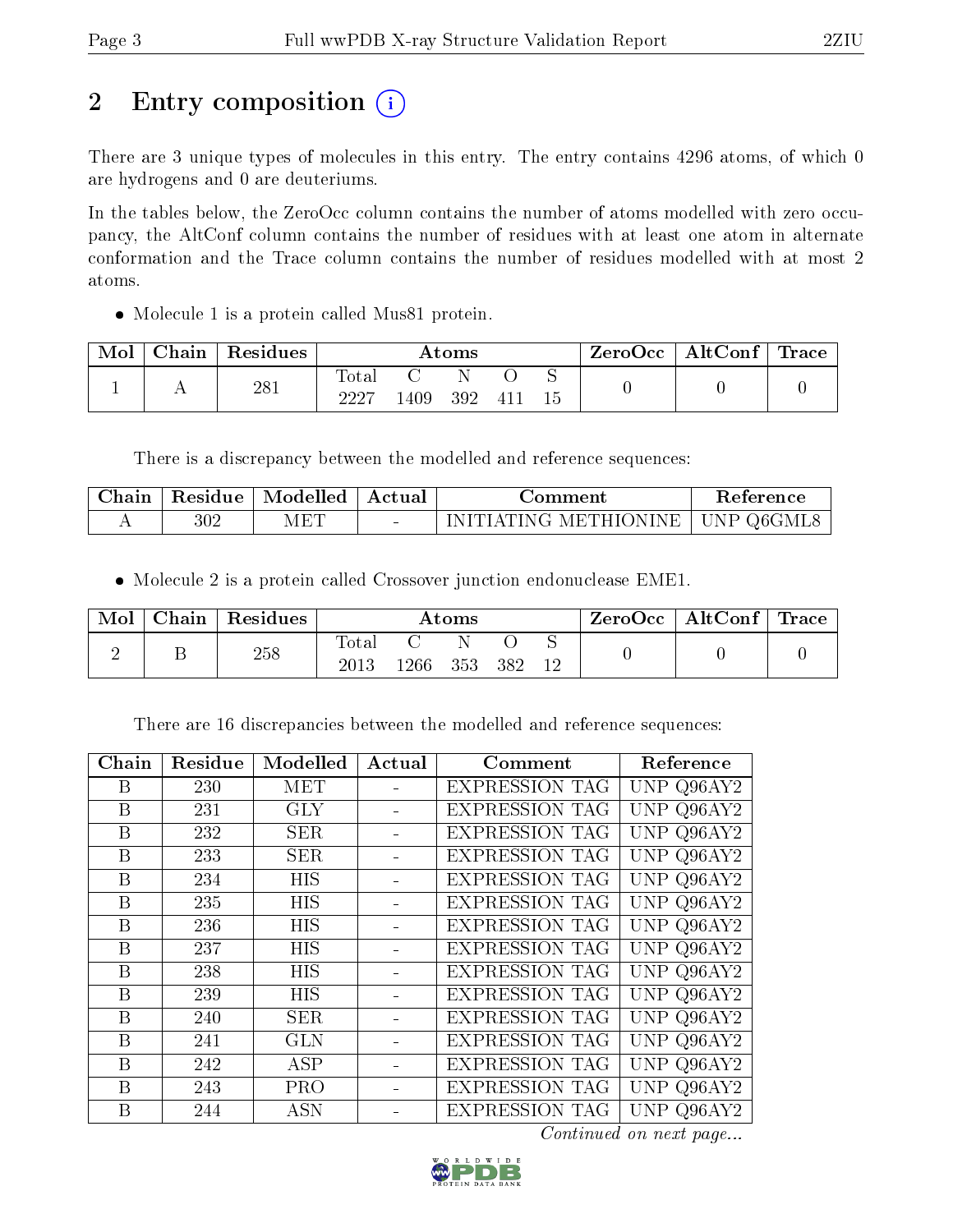| Chain | Residue   Modelled   Actual |        | Comment                     | Reference |
|-------|-----------------------------|--------|-----------------------------|-----------|
|       |                             | $\sim$ | EXPRESSION TAG   UNP Q96AY2 |           |

 $\bullet\,$  Molecule 3 is water.

|  | Mol   Chain   Residues | Atoms               | ZeroOcc   AltConf |
|--|------------------------|---------------------|-------------------|
|  | 30                     | Total O<br>30<br>30 |                   |
|  | 26                     | Total O<br>26<br>26 |                   |

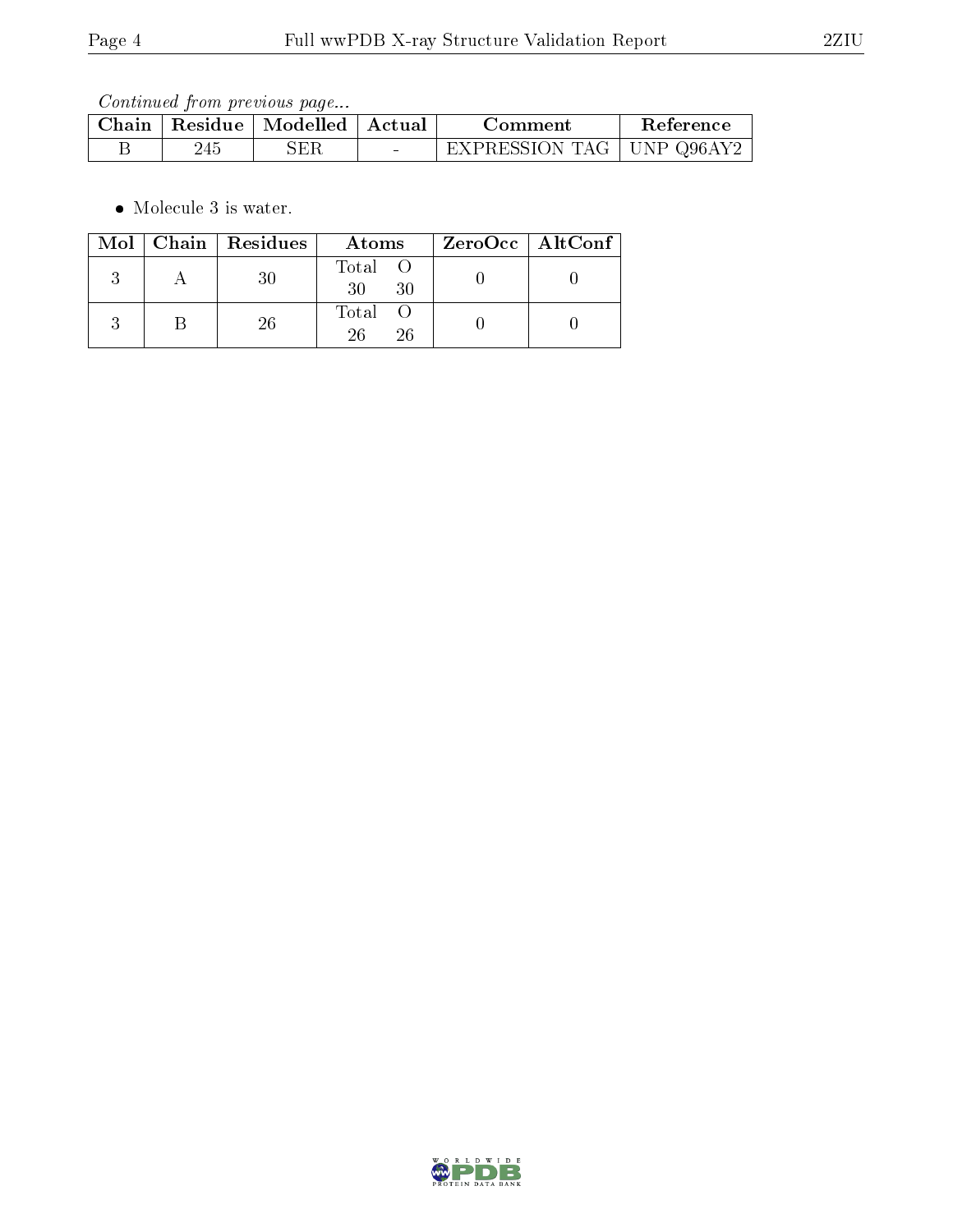# 3 Residue-property plots  $(i)$

These plots are drawn for all protein, RNA and DNA chains in the entry. The first graphic for a chain summarises the proportions of the various outlier classes displayed in the second graphic. The second graphic shows the sequence view annotated by issues in geometry and electron density. Residues are color-coded according to the number of geometric quality criteria for which they contain at least one outlier: green  $= 0$ , yellow  $= 1$ , orange  $= 2$  and red  $= 3$  or more. A red dot above a residue indicates a poor fit to the electron density (RSRZ  $> 2$ ). Stretches of 2 or more consecutive residues without any outlier are shown as a green connector. Residues present in the sample, but not in the model, are shown in grey.



• Molecule 1: Mus81 protein

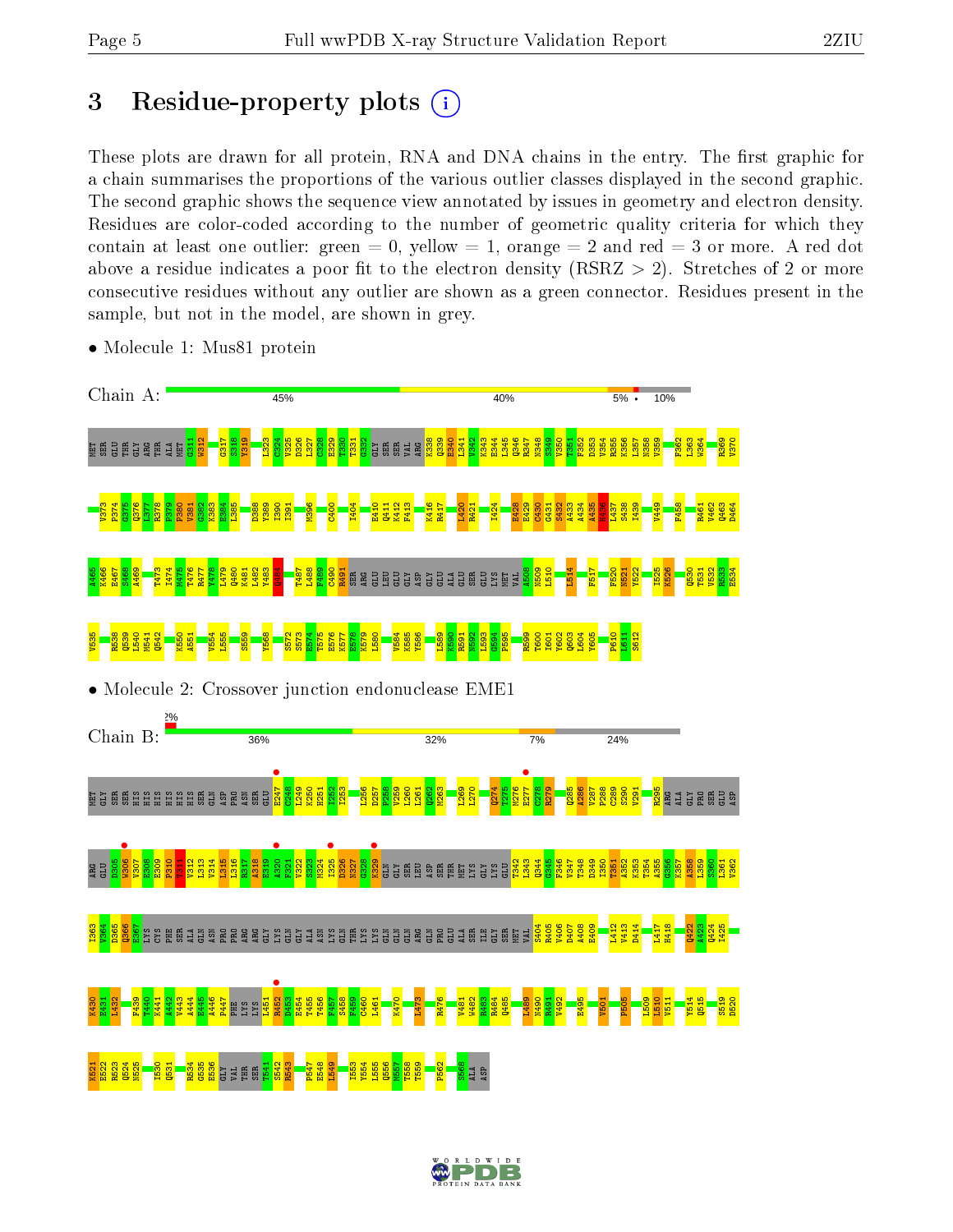# 4 Data and refinement statistics  $(i)$

| Property                                                             | Value                                                        | Source                       |
|----------------------------------------------------------------------|--------------------------------------------------------------|------------------------------|
| Space group                                                          | P 31 2 1                                                     | Depositor                    |
| Cell constants                                                       | $88.68\text{\AA}$<br>$88.68\text{\AA}$<br>$170.22\text{\AA}$ |                              |
| a, b, c, $\alpha$ , $\beta$ , $\gamma$                               | $90.00^\circ$<br>$120.00^{\circ}$<br>$90.00^\circ$           | Depositor                    |
| Resolution $(A)$                                                     | 29.03<br>$-2.70$                                             | Depositor                    |
|                                                                      | $45.64 - 2.51$                                               | <b>EDS</b>                   |
| % Data completeness                                                  | $97.4(29.03-2.70)$                                           | Depositor                    |
| (in resolution range)                                                | $95.3(45.64-2.51)$                                           | <b>EDS</b>                   |
| $R_{merge}$                                                          | 0.09                                                         | Depositor                    |
| $\mathrm{R}_{sym}$                                                   | 0.08                                                         | Depositor                    |
| $\langle I/\sigma(I) \rangle^{-1}$                                   | 3.16 (at $2.51\text{\AA}$ )                                  | Xtriage                      |
| Refinement program                                                   | $\overline{\text{CNS} 1.1}$                                  | Depositor                    |
|                                                                      | $0.234$ ,<br>0.286                                           | Depositor                    |
| $R, R_{free}$                                                        | 0.233<br>0.283                                               | DCC                          |
| $R_{free}$ test set                                                  | 1026 reflections $(3.96\%)$                                  | wwPDB-VP                     |
| Wilson B-factor $(A^2)$                                              | 43.2                                                         | Xtriage                      |
| Anisotropy                                                           | 0.129                                                        | Xtriage                      |
| Bulk solvent $k_{sol}(e/\mathring{A}^3)$ , $B_{sol}(\mathring{A}^2)$ | $0.31$ , 46.1                                                | <b>EDS</b>                   |
| $L$ -test for twinning <sup>2</sup>                                  | $< L >$ = 0.48, $< L2 >$ = 0.30                              | $\overline{\text{X}}$ triage |
| Estimated twinning fraction                                          | $0.038$ for $-h,-k,l$                                        | Xtriage                      |
| $F_o, F_c$ correlation                                               | 0.92                                                         | <b>EDS</b>                   |
| Total number of atoms                                                | 4296                                                         | wwPDB-VP                     |
| Average B, all atoms $(A^2)$                                         | 52.0                                                         | wwPDB-VP                     |

Xtriage's analysis on translational NCS is as follows: The largest off-origin peak in the Patterson function is  $3.27\%$  of the height of the origin peak. No significant pseudotranslation is detected.

<sup>&</sup>lt;sup>2</sup>Theoretical values of  $\langle |L| \rangle$ ,  $\langle L^2 \rangle$  for acentric reflections are 0.5, 0.333 respectively for untwinned datasets, and 0.375, 0.2 for perfectly twinned datasets.



<span id="page-5-1"></span><span id="page-5-0"></span><sup>1</sup> Intensities estimated from amplitudes.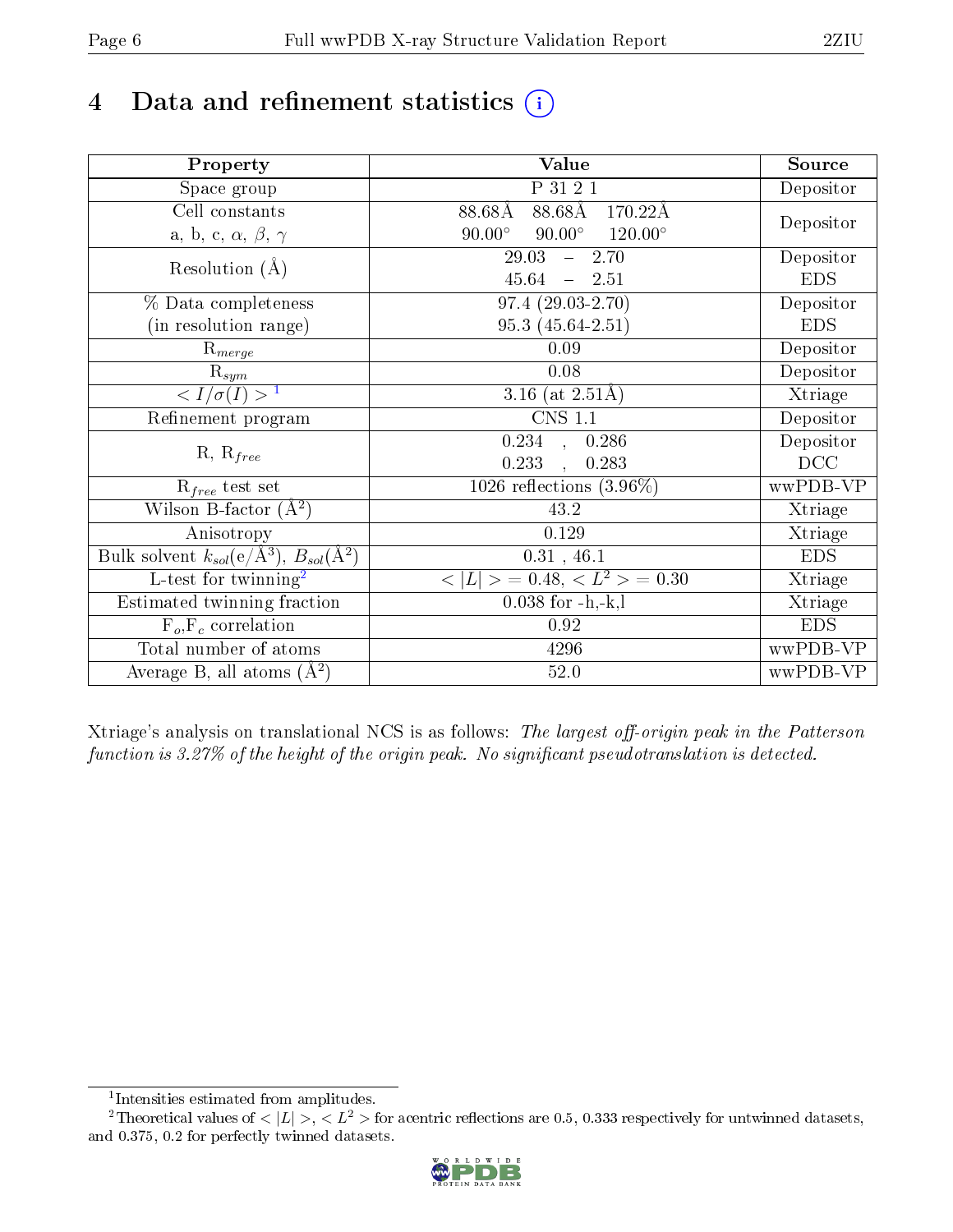# 5 Model quality  $(i)$

# 5.1 Standard geometry  $\overline{()}$

The Z score for a bond length (or angle) is the number of standard deviations the observed value is removed from the expected value. A bond length (or angle) with  $|Z| > 5$  is considered an outlier worth inspection. RMSZ is the root-mean-square of all Z scores of the bond lengths (or angles).

| Mol           | Chain |      | Bond lengths                 | Bond angles |             |  |
|---------------|-------|------|------------------------------|-------------|-------------|--|
|               |       | RMSZ | $\vert \# \vert Z \vert > 5$ | RMSZ        | $\ Z\  > 5$ |  |
| $\mathbf{1}$  |       | 0.39 | 0/2262                       | 0.64        | 0/3045      |  |
| $\mathcal{D}$ | В     | 0.40 | 0/2038                       | 0.66        | 0/2758      |  |
| AH            | Αll   | 0.40 | 0/4300                       | 0.65        | 0/5803      |  |

There are no bond length outliers.

There are no bond angle outliers.

There are no chirality outliers.

There are no planarity outliers.

# $5.2$  Too-close contacts  $(i)$

In the following table, the Non-H and H(model) columns list the number of non-hydrogen atoms and hydrogen atoms in the chain respectively. The H(added) column lists the number of hydrogen atoms added and optimized by MolProbity. The Clashes column lists the number of clashes within the asymmetric unit, whereas Symm-Clashes lists symmetry related clashes.

|  |      |      |     | Mol   Chain   Non-H   H(model)   H(added)   Clashes   Symm-Clashes |
|--|------|------|-----|--------------------------------------------------------------------|
|  | 2227 | 2276 | 150 |                                                                    |
|  | 2013 | 2031 | 178 |                                                                    |
|  | 30   |      |     |                                                                    |
|  | 26   |      |     |                                                                    |
|  | 4296 | 4307 | 302 |                                                                    |

The all-atom clashscore is defined as the number of clashes found per 1000 atoms (including hydrogen atoms). The all-atom clashscore for this structure is 35.

All (302) close contacts within the same asymmetric unit are listed below, sorted by their clash magnitude.

| Atom-1             | Atom-2           | Interatomic<br>distance $(A)$ | Clash<br>overlap $(A)$ |
|--------------------|------------------|-------------------------------|------------------------|
| $1: A:612$ SER OXT | $2:B:476:AR\\HA$ | .46                           |                        |

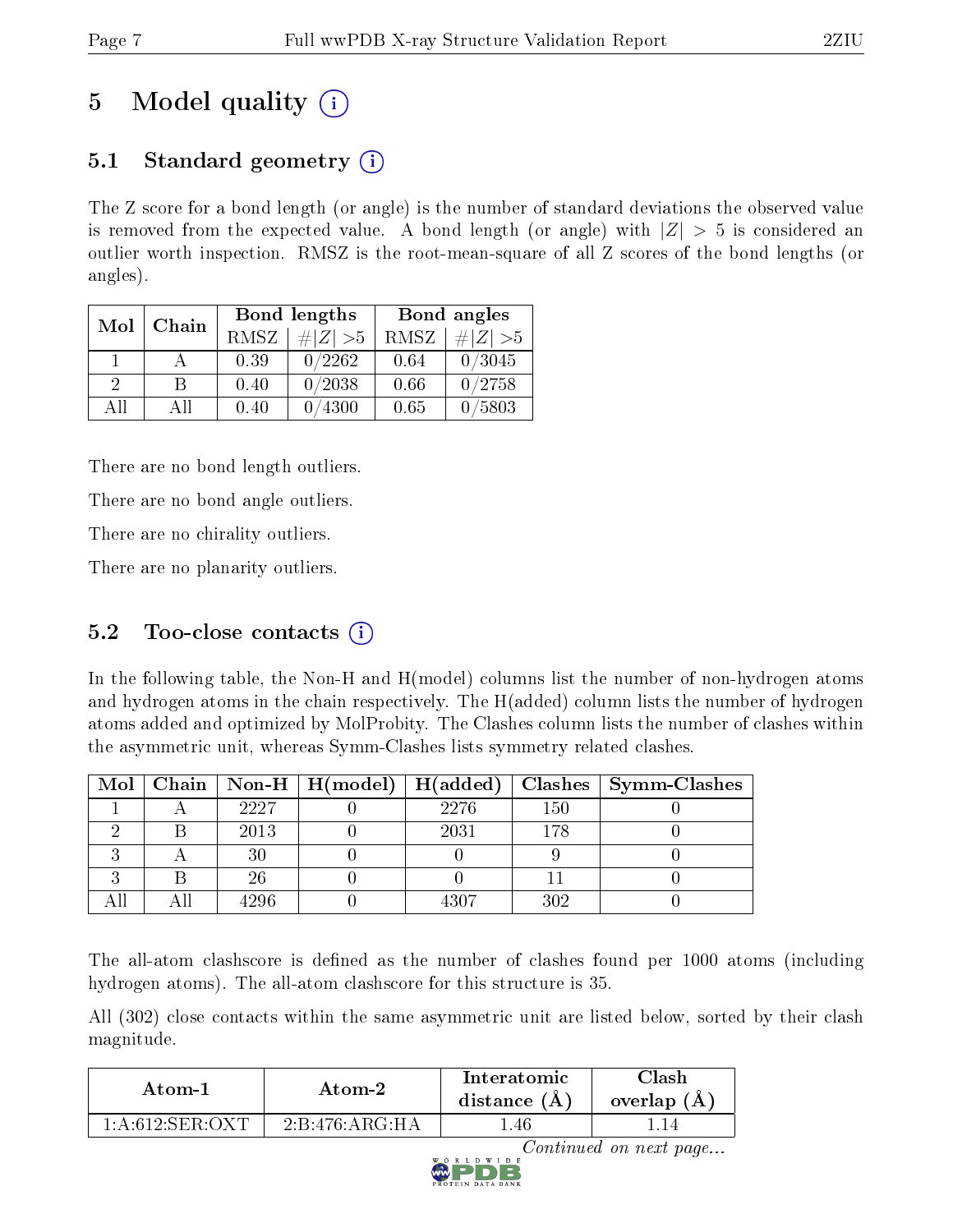| Communa from previous page              |                              | Interatomic      | Clash         |
|-----------------------------------------|------------------------------|------------------|---------------|
| Atom-1                                  | Atom-2                       | distance $(\AA)$ | overlap $(A)$ |
| 1:A:482:LEU:HD13                        | 1: A:510: LEU: HD11          | 1.26             | 1.10          |
| 1: A:326: ASP:HB2                       | 1: A: 357: LEU: HD12         | 1.42             | 1.02          |
| 1:A:404:ILE:HG13                        | 1:A:439:ILE:HD11             | 1.45             | 0.96          |
| 2:B:430:LYS:HA                          | 2:B:430:LYS:HE3              | 1.48             | 0.93          |
| 2:B:530:ILE:HA                          | 2:B:534:ARG:HH12             | 1.34             | 0.91          |
| 1: A:396:MET:HG2                        | 1:A:431:GLY:HA2              | 1.53             | 0.90          |
| 1:A:484:GLN:HA                          | 1:A:484:GLN:HE21             | 1.37             | 0.89          |
| 3:A:11:HOH:O                            | 2:B:455:THR:HG21             | 1.72             | 0.89          |
| 2:B:279:ARG:HH11                        | 2:B:279:ARG:HB3              | 1.37             | 0.87          |
| 2:B:324:MET:HG3                         | 2:B:343:LEU:HA               | 1.57             | 0.87          |
| 2:B:365:ASP:CG                          | 2:B:366:GLN:H                | 1.77             | 0.86          |
| 3:A:4:HOH:O                             | $2:B:460:CYS:\overline{HB3}$ | 1.76             | 0.85          |
| 1:A:462:VAL:HG13                        | 1:A:467:GLU:HB3              | 1.60             | 0.83          |
| 2:B:530:ILE:HA                          | 2:B:534:ARG:NH1              | 1.94             | 0.82          |
| 2:B:257:ASP:OD2                         | 2:B:259:VAL:HG22             | 1.82             | 0.79          |
| $1:\overline{A}:531:\overline{THR}:OG1$ | 1: A: 534: GLU: HG3          | 1.83             | 0.78          |
| 2:B:455:THR:HG23                        | 2: B: 458: SER:H             | 1.48             | 0.78          |
| 2:B:279:ARG:HB3                         | 2:B:279:ARG:NH1              | 1.99             | 0.76          |
| 2:B:247:GLU:HA                          | 2:B:250:LYS:HE2              | 1.67             | 0.76          |
| 1:A:358:ASN:H                           | 1: A:521: ASN:HD21           | 1.32             | 0.75          |
| 1:A:350:VAL:HG21                        | 1: A:473:THR:HG22            | 1.70             | 0.74          |
| 2: B:260:LEU:HA                         | 2:B:263:MET:HE2              | 1.70             | 0.74          |
| 1:A:385:LEU:HD21                        | 1: A:490: CYS:HB2            | 1.71             | 0.73          |
| 1:A:431:GLY:O                           | 1:A:432:SER:HB2              | 1.89             | 0.72          |
| 1: A:438: SER:HB3                       | 1:A:439:ILE:HD12             | 1.70             | 0.72          |
| 2:B:542:SER:O                           | 2:B:543:ARG:HB2              | 1.90             | 0.71          |
| 2:B:249:LEU:HB2                         | 2:B:277:GLU:HB2              | 1.72             | 0.71          |
| 2:B:351:THR:HA                          | 2:B:354:THR:HB               | 1.71             | 0.71          |
| 1:A:329:GLU:HG2                         | 1: A:362:PHE:CZ              | 2.27             | 0.70          |
| 2:B:306:TRP:CE3                         | 2:B:306:TRP:HA               | 2.27             | 0.70          |
| 2:B:365:ASP:CG                          | 2:B:366:GLN:N                | 2.46             | 0.70          |
| 2:B:521:LYS:NZ                          | 2:B:521:LYS:HB3              | 2.07             | 0.69          |
| 1:A:327:LEU:HD12                        | 1: A: 356: LYS: HD3          | 1.73             | 0.68          |
| 1:A:559:SER:HB2                         | 2:B:562:PRO:HB3              | 1.76             | 0.68          |
| 2:B:424:GLN:HG3                         | 2:B:425:ILE:N                | 2.09             | 0.67          |
| 1:A:432:SER:H                           | 1:A:435:ALA:HB2              | 1.59             | 0.67          |
| 2:B:306:TRP:HE3                         | 2:B:306:TRP:HA               | 1.58             | 0.67          |
| 1:A:348:ASN:OD1                         | 1: A:473:THR:HG21            | 1.94             | 0.67          |
| 2:B:325:ILE:HG13                        | 2:B:326:ASP:N                | 2.10             | 0.67          |
| 1:A:542:GLN:HE21                        | 2:B:484:ARG:HE               | 1.41             | 0.66          |
| 1: A:428: GLU:HG3                       | $1:A:429:GL\overline{U:N}$   | 2.10             | 0.66          |

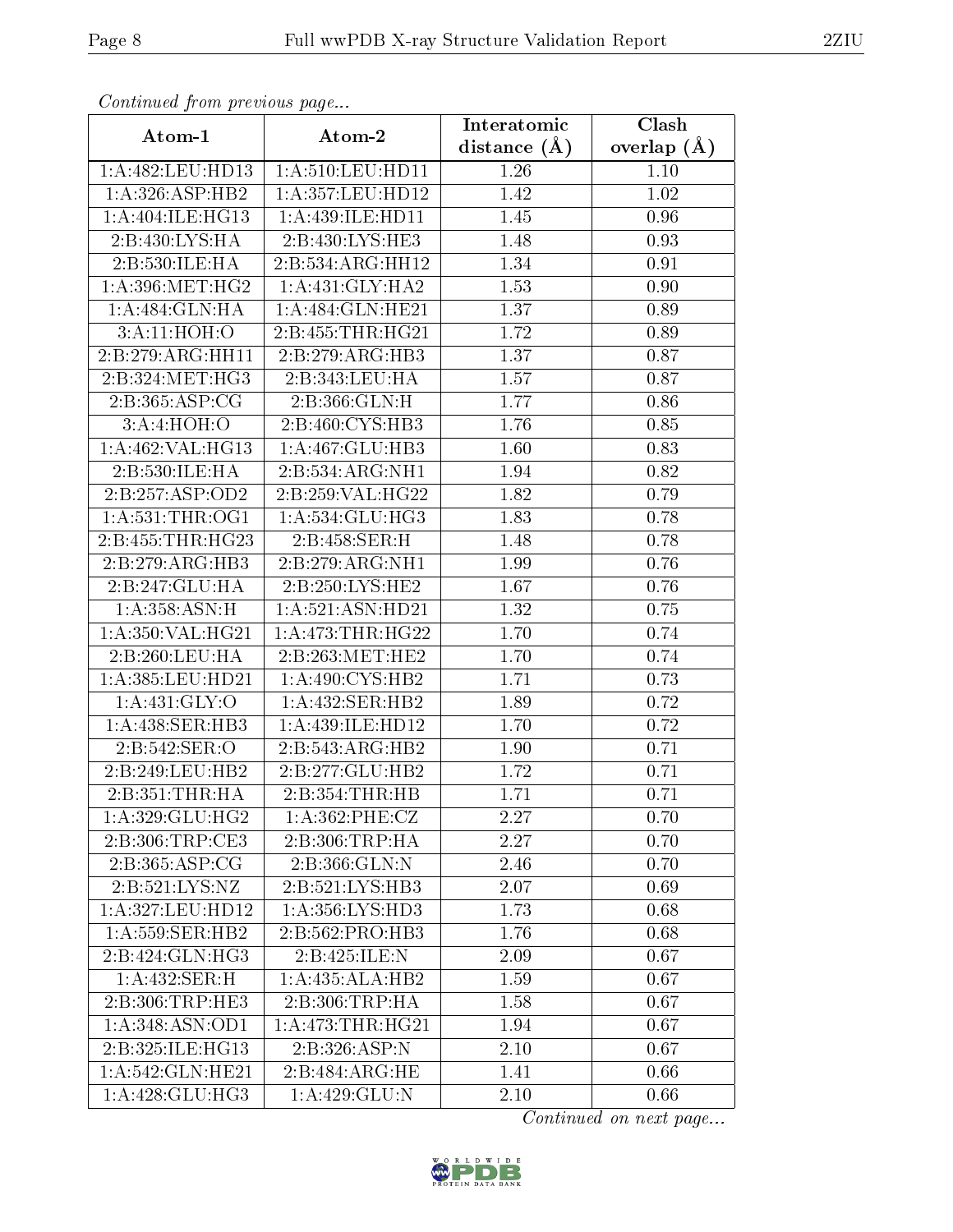| Comunaca jiom previous page          |                      | Interatomic    | Clash             |
|--------------------------------------|----------------------|----------------|-------------------|
| Atom-1                               | Atom-2               | distance $(A)$ | overlap $(A)$     |
| 2:B:349:ASP:HA                       | 2:B:352:ALA:HB3      | 1.77           | 0.66              |
| 1: A:541: MET:HE1                    | 2:B:461:LEU:HA       | 1.75           | 0.66              |
| 2:B:313:LEU:HD11                     | 2:B:362:VAL:CG2      | 2.26           | 0.66              |
| 2:B:324:MET:HG3                      | 2:B:343:LEU:CA       | 2.27           | 0.65              |
| 1: A:522: TYR:O                      | 1:A:525:ILE:HG22     | 1.96           | 0.65              |
| 1:A:338:LYS:HE2                      | 3: A:15: HOH:O       | 1.95           | 0.65              |
| 1: A: 466: LYS:O                     | 1:A:469:ALA:HB3      | 1.97           | 0.64              |
| 2:B:543:ARG:HG3                      | 3:B:34:HOH:O         | 1.97           | 0.64              |
| 2:B:313:LEU:HD11                     | 2:B:362:VAL:HG23     | 1.80           | 0.64              |
| 2:B:347:VAL:HG23                     | 3:B:23:HOH:O         | 1.97           | 0.63              |
| 2:B:439:PHE:O                        | 2:B:443:VAL:HG23     | 1.99           | 0.63              |
| 1:A:327:LEU:HG                       | 1:A:355:ARG:O        | 1.98           | 0.63              |
| 2:B:519:SER:O                        | 2:B:522:GLU:HB3      | 1.99           | 0.63              |
| 1:A:491:ARG:HD3                      | 1:A:491:ARG:C        | 2.19           | 0.63              |
| 1:A:573:SER:HB3                      | 1:A:576:GLU:HB2      | 1.79           | 0.63              |
| 2:B:309:GLU:HG3                      | 2:B:310:PRO:HD2      | 1.81           | 0.63              |
| 1:A:550:LYS:O                        | 1: A: 554: VAL: HG12 | 1.99           | 0.62              |
| 2:B:357:LYS:O                        | 2:B:358:ALA:HB3      | 1.98           | 0.62              |
| $2: B:404: \overline{\text{SER}:OG}$ | 2:B:406:VAL:HG22     | 1.98           | 0.62              |
| 1: A:526: LYS: HB3                   | 1: A:526: LYS: NZ    | 2.14           | 0.62              |
| 1: A:612: SER: OXT                   | 2:B:476:ARG:CA       | 2.36           | 0.62              |
| 1:A:417:ARG:NH2                      | 2:B:456:THR:HG23     | 2.14           | 0.62              |
| $1:A:428:GLU:\overline{C}$           | 1: A:430: CYS:H      | 2.03           | 0.62              |
| 1: A:491: ARG:HD3                    | 1:A:491:ARG:O        | 1.99           | 0.62              |
| 2:B:315:LEU:HD21                     | 2:B:432:LEU:HD11     | 1.82           | 0.61              |
| 1: A:612:SER:C                       | 3:A:17:HOH:O         | 2.39           | $\overline{0.61}$ |
| 1: A:551: ALA:O                      | 1: A: 555: LEU: HD13 | 2.00           | 0.61              |
| 2:B:354:THR:HG23                     | 2:B:357:LYS:HB2      | 1.82           | 0.61              |
| 2:B:531:GLN:H                        | 2:B:534:ARG:NH1      | 1.99           | 0.60              |
| $2:B:256:LEU:HD\overline{22}$        | 2:B:261:LEU:HD21     | 1.82           | 0.60              |
| 1: A:317: GLY:O                      | 1: A:369:ARG:NH1     | 2.35           | 0.60              |
| 1:A:380:PRO:O                        | 1:A:381:VAL:HB       | 2.01           | 0.60              |
| 1: A: 430: CYS: SG                   | 1: A:463: GLN: HG3   | 2.42           | 0.59              |
| 1:A:439:ILE:HD12                     | 1:A:439:ILE:N        | 2.17           | 0.59              |
| 2:B:354:THR:O                        | 2:B:355:ALA:HB3      | 2.03           | 0.59              |
| 2:B:350:ILE:HG21                     | 2:B:359:LEU:HD22     | 1.84           | 0.59              |
| 1: A: 354: VAL: O                    | 1: A: 354: VAL: HG12 | 2.02           | 0.59              |
| 2:B:348:THR:O                        | 2:B:352:ALA:N        | 2.36           | 0.59              |
| 1: A:482:LEU:HD13                    | 1: A:510:LEU:CD1     | 2.17           | 0.58              |
| 2:B:327:ASN:ND2                      | 2: B:342:THR:O       | 2.35           | 0.58              |
| 2:B:295:ARG:HG3                      | 2:B:307:VAL:HG13     | 1.85           | 0.58              |

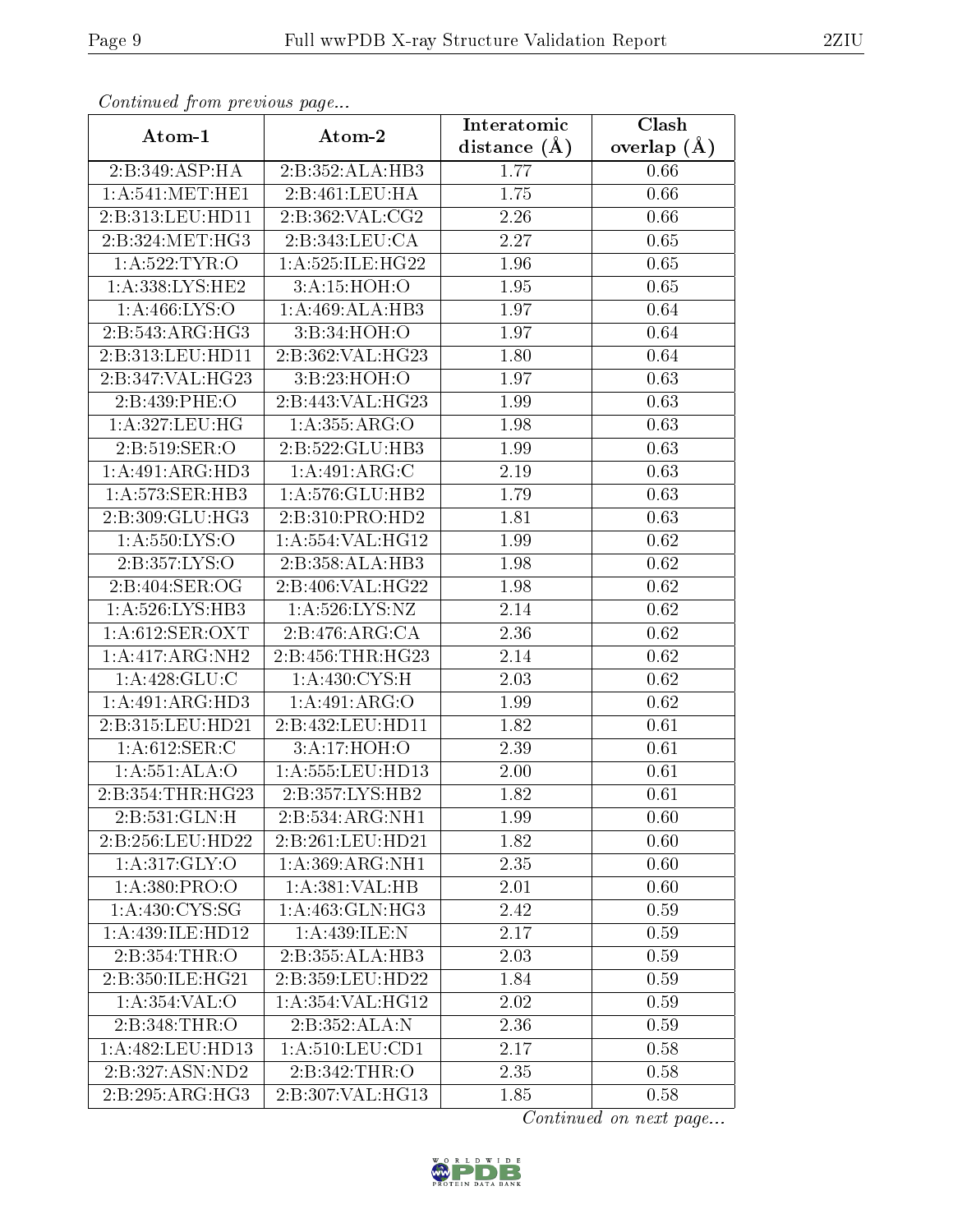| Continuea from previous page<br>Clash<br>Interatomic |                             |                |               |  |
|------------------------------------------------------|-----------------------------|----------------|---------------|--|
| Atom-1                                               | Atom-2                      | distance $(A)$ | overlap $(A)$ |  |
| 2:B:344:GLN:HA                                       | 3:B:23:HOH:O                | 2.03           | 0.58          |  |
| 2:B:531:GLN:H                                        | 2:B:534:ARG:CZ              | 2.17           | 0.58          |  |
| 1:A:388:ASP:OD2                                      | 1:A:421:ARG:NH2             | 2.37           | 0.58          |  |
| 1:A:477:ARG:O                                        | 1: A:481:LYS:HG2            | 2.04           | 0.58          |  |
| 2:B:346:PHE:O                                        | 2:B:350:ILE:HG13            | 2.04           | 0.58          |  |
| 1: A:463: GLN: HG2                                   | 1: A: 463: GLN:O            | 2.04           | 0.58          |  |
| 1:A:344:GLU:HG3                                      | 1: A:466: LYS: HG3          | 1.86           | 0.57          |  |
| 2:B:247:GLU:CA                                       | 2: B:250: LYS: HE2          | 2.32           | 0.57          |  |
| 2:B:523:ARG:NH2                                      | 3:Bi:16:HOH:O               | 2.36           | 0.57          |  |
| 2: B: 354: THR: CG2                                  | 2:B:357:LYS:H               | 2.17           | 0.57          |  |
| 2:B:405:ARG:O                                        | 2:B:409:GLU:HG3             | 2.04           | 0.57          |  |
| 2: B: 511: VAL: O                                    | 2:B:515:GLN:HG2             | 2.05           | 0.57          |  |
| 2:B:555:LEU:O                                        | 2:B:559:THR:HG22            | 2.03           | 0.57          |  |
| 2:B:312:VAL:HG21                                     | 2:B:357:LYS:HD2             | 1.86           | 0.57          |  |
| 2:B:253:ILE:HG13                                     | 2:B:279:ARG:NH1             | 2.19           | 0.57          |  |
| 2:B:247:GLU:HA                                       | 2:B:250:LYS:CE              | 2.35           | 0.57          |  |
| 2:B:312:VAL:CG2                                      | 2:B:357:LYS:HD2             | 2.35           | 0.57          |  |
| 2:B:554:TYR:O                                        | 2:B:558:THR:HB              | 2.05           | 0.57          |  |
| 1: A: 550: LYS: HB3                                  | 1:A:593:LEU:HD21            | 1.87           | 0.56          |  |
| 2:B:520:ASP:HA                                       | 2:5:33:ARG:HH11             | 1.70           | 0.56          |  |
| 1: A:542: GLN:NE2                                    | 2:B:484:ARG:HE              | 2.04           | 0.56          |  |
| 1: A: 331: THR: HA                                   | 1:A:338:LYS:HE3             | 1.86           | 0.56          |  |
| 2:B:324:MET:HA                                       | 2:B:327:ASN:HD22            | 1.69           | 0.56          |  |
| 1: A:462: VAL:CG1                                    | 1:A:467:GLU:HB3             | 2.34           | 0.56          |  |
| 1:A:326:ASP:CB                                       | 1:A:357:LEU:HD12            | 2.29           | 0.56          |  |
| 2:B:310:PRO:HB2                                      | 2:B:357:LYS:O               | 2.06           | 0.56          |  |
| 2:B:535:GLY:O                                        | 2:B:536:GLU:HG3             | 2.05           | 0.56          |  |
| 2:B:287:VAL:HG13                                     | 2:B:290:SER:HB3             | 1.88           | 0.56          |  |
| 2:B:446:ALA:HB3                                      | 2:B:447:PRO:HD3             | 1.88           | 0.56          |  |
| $2:B:446:AL\overline{A:HB3}$                         | 2: B:447: PRO:CD            | 2.35           | 0.55          |  |
| 3:A:4:HOH:O                                          | 2:B:460:CYS:CB              | 2.46           | 0.55          |  |
| 2:B:329:LYS:NZ                                       | 2:B:329:LYS:HB2             | 2.22           | 0.55          |  |
| 2:B:357:LYS:O                                        | $2:B:358:ALA:C\overline{B}$ | 2.54           | 0.55          |  |
| 2:B:408:ALA:O                                        | 2:B:412:LEU:HG              | 2.07           | 0.55          |  |
| 1: A: 539: GLN: HE22                                 | 2:B:556:GLN:HE22            | 1.54           | 0.55          |  |
| 1:A:339:GLN:HG3                                      | 1:A:343:LYS:HZ2             | 1.72           | 0.54          |  |
| 2:B:446:ALA:N                                        | 2:B:447:PRO:HD2             | 2.22           | 0.54          |  |
| 1: A:373: VAL:O                                      | 1:A:376:GLN:HB3             | 2.07           | 0.54          |  |
| 2:B:482:TRP:CD1                                      | 2:5:501:VAL:HG22            | 2.43           | 0.54          |  |
| 1: A:433:ALA:O                                       | 1:A:437:LEU:HB2             | 2.08           | 0.54          |  |
| 2:B:359:LEU:HD21                                     | 2:B:361:LEU:HD11            | 1.90           | 0.54          |  |

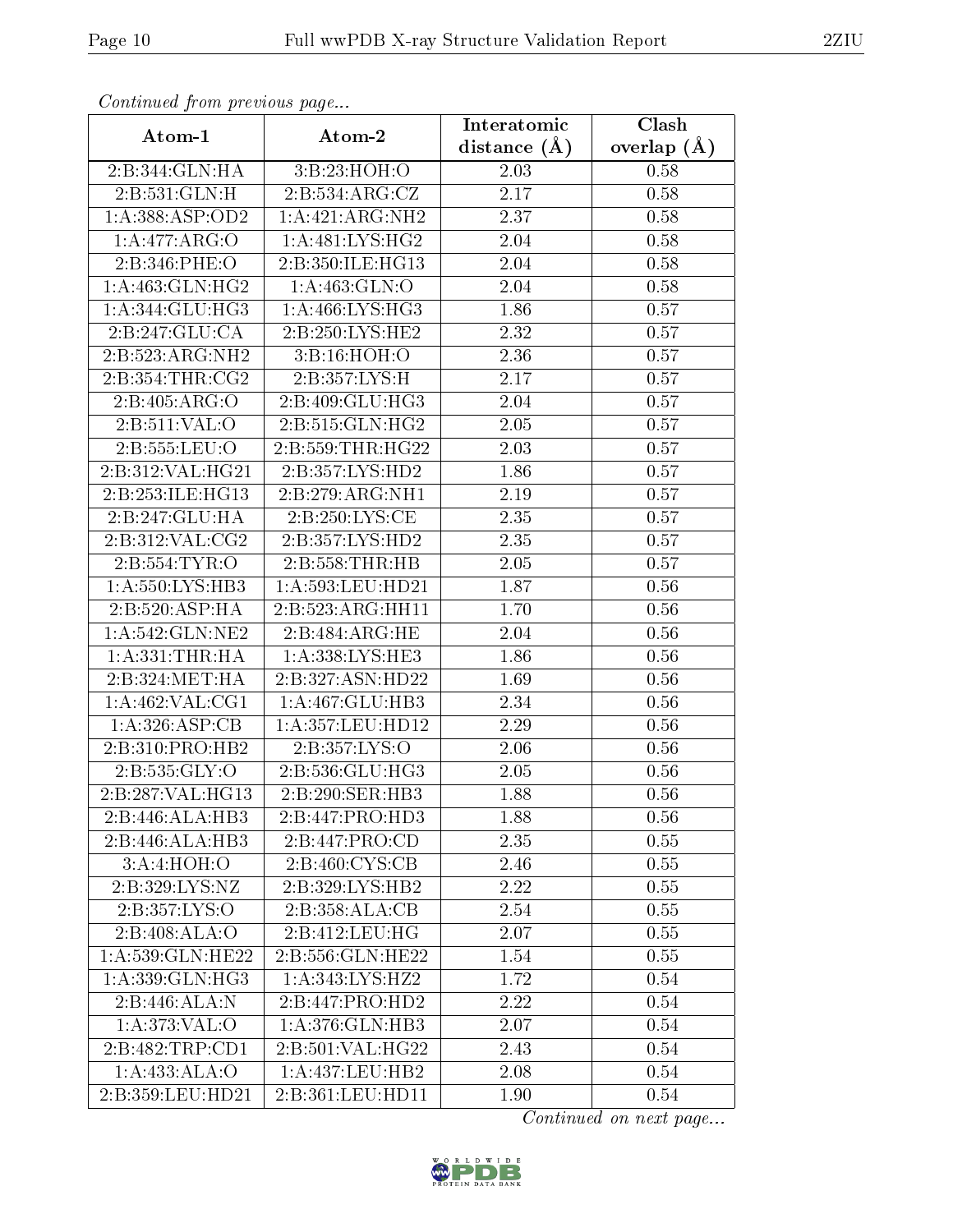| Continuea from previous page<br>Clash<br>Interatomic |                                    |                |               |  |
|------------------------------------------------------|------------------------------------|----------------|---------------|--|
| Atom-1                                               | Atom-2                             | distance $(A)$ | overlap $(A)$ |  |
| 1: A:370: VAL: CG2                                   | 1:A:380:PRO:HB2                    | 2.38           | 0.53          |  |
| 1: A:389: TYR:OH                                     | 1:A:509:ASN:HB2                    | 2.07           | 0.53          |  |
| 2:B:547:PRO:HD2                                      | 3: B:46: HOH:O                     | 2.07           | 0.53          |  |
| $1: A:362:$ PHE:HB2                                  | 1:A:391:ILE:HB                     | 1.91           | 0.53          |  |
| 1: A:479: LEU:O                                      | 1: A: 483: TYR: HD1                | 1.91           | 0.53          |  |
| 1: A:396:MET:HG2                                     | 1: A: 431: GLY: CA                 | 2.34           | 0.53          |  |
| 1:A:339:GLN:HG3                                      | 1: A:343: LYS: NZ                  | 2.24           | 0.52          |  |
| 2: B: 365: ABP:O                                     | 2: B: 366: GLN: HG2                | 2.09           | 0.52          |  |
| 2:B:492:VAL:HG22                                     | 2:B:549:LEU:HD11                   | 1.91           | 0.52          |  |
| 2:B:325:ILE:HG13                                     | 2:B:326:ASP:H                      | 1.72           | 0.52          |  |
| 2:B:365:ASP:C                                        | 2:B:366:GLN:HG2                    | 2.30           | 0.52          |  |
| 2:B:543:ARG:HA                                       | 3:B:38:HOH:O                       | 2.09           | 0.52          |  |
| 2:B:312:VAL:HG23                                     | 2:B:357:LYS:HB3                    | 1.92           | 0.51          |  |
| 2:B:315:LEU:HD13                                     | 2:B:316:LEU:N                      | 2.24           | 0.51          |  |
| 2:B:322:VAL:HA                                       | 2:B:325:ILE:CD1                    | 2.40           | 0.51          |  |
| 1:A:484:GLN:CA                                       | 1:A:484:GLN:HE21                   | 2.13           | 0.51          |  |
| 2:B:347:VAL:O                                        | 2:B:350:ILE:HB                     | 2.11           | 0.51          |  |
| 1: A:541: MET:CE                                     | 2:B:461:LEU:HA                     | 2.41           | 0.51          |  |
| 1:A:370:VAL:HG21                                     | 1:A:380:PRO:HB2                    | 1.93           | 0.51          |  |
| 1:A:599:ARG:HH11                                     | 1: A:599:ARG:HG3                   | 1.76           | 0.51          |  |
| 2:B:310:PRO:O                                        | 2:B:311:THR:O                      | 2.29           | 0.51          |  |
| 1: A:344: GLU: HA                                    | 1:A:347:ARG:HD3                    | 1.92           | 0.51          |  |
| 1:A:514:LEU:HD23                                     | 1:A:514:LEU:N                      | 2.26           | 0.51          |  |
| 1: A:568:TYR:HD1                                     | 1: A: 577: LYS: HB3                | 1.75           | 0.51          |  |
| 2:B:346:PHE:HB3                                      | 3: B:23: HOH:O                     | 2.10           | 0.51          |  |
| 1:A:434:ALA:C                                        | 1: A:436:HIS:H                     | 2.14           | 0.51          |  |
| 2:B:409:GLU:HG2                                      | 3:B:8:HOH:O                        | 2.11           | 0.51          |  |
| 2:B:495:GLU:HG3                                      | 3: B:2: HOH:O                      | 2.10           | 0.51          |  |
| 1: A:432: SER:H                                      | 1:A:435:ALA:CB                     | 2.24           | 0.50          |  |
| 2:B:324:MET:O                                        | 2:B:343:LEU:HD23                   | 2.10           | 0.50          |  |
| 2:B:247:GLU:HA                                       | 2: B:250: LYS:CD                   | 2.41           | 0.50          |  |
| 2:B:414:ASP:OD1                                      | 2:B:418:HIS:HD2                    | 1.94           | 0.50          |  |
| 1: A:572: SER:OG                                     | $1: A:573:\overline{\text{SER}:N}$ | 2.44           | 0.50          |  |
| 1:A:612:SER:CA                                       | 3:A:17:HOH:O                       | 2.59           | 0.50          |  |
| 2:B:315:LEU:HD13                                     | 2:B:316:LEU:H                      | 1.76           | 0.50          |  |
| $2:B:406:\overline{\mathsf{VAL}}:HG23$               | $2:B:\overline{407:ASP:N}$         | 2.26           | 0.50          |  |
| 1: A:428: GLU:CG                                     | 1:A:429:GLU:N                      | 2.75           | 0.50          |  |
| 1: A:568:TYR:CD1                                     | 1:A:577:LYS:HB3                    | 2.47           | 0.50          |  |
| $2: B: 409: GLU: \overline{O}$                       | 2:B:413:VAL:H G23                  | 2.12           | 0.50          |  |
| 2:B:324:MET:HG3                                      | 2:B:343:LEU:C                      | 2.32           | 0.49          |  |
| 1: A:568:TYR:O                                       | 1: A: 577: LYS: HE2                | 2.11           | 0.49          |  |

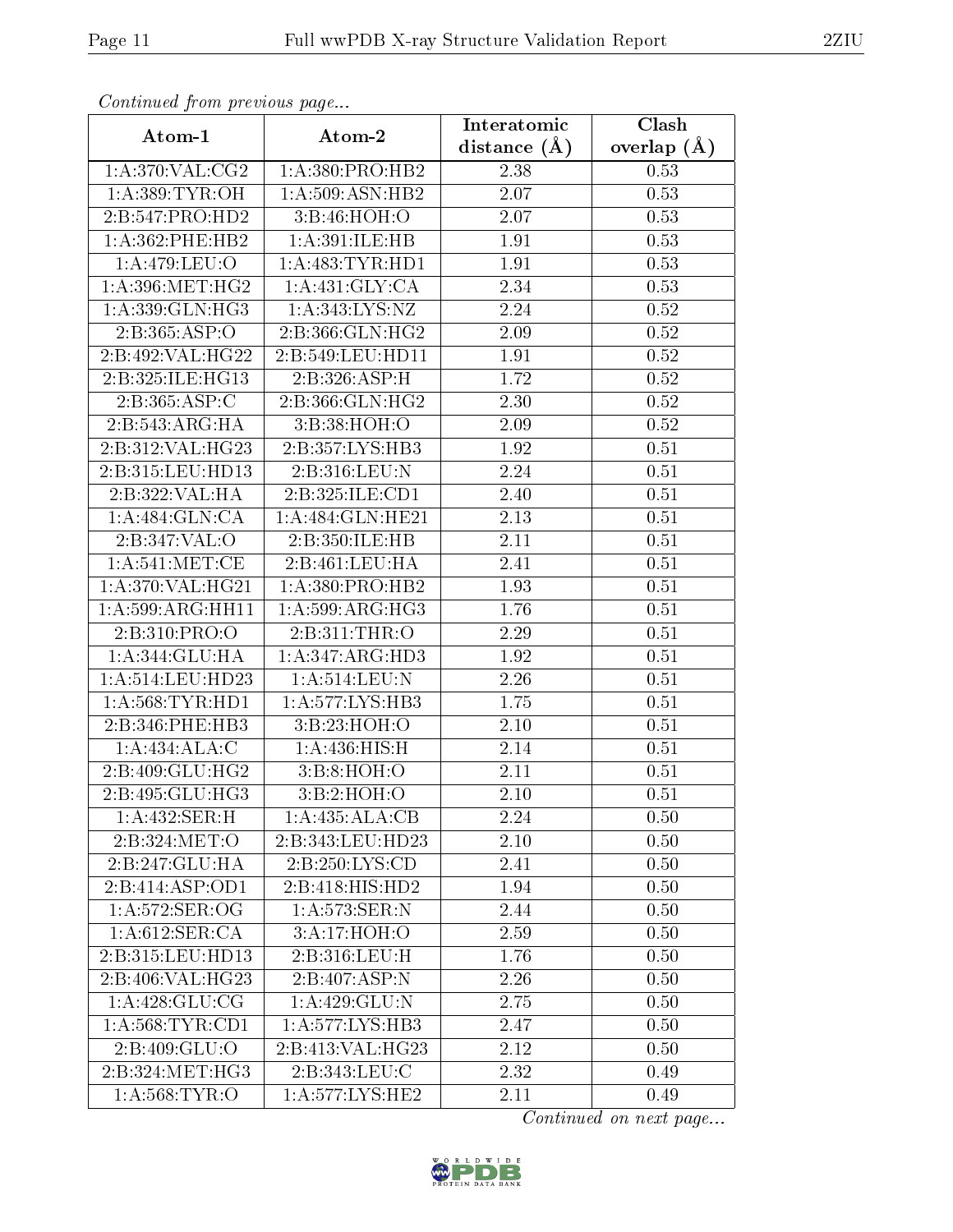| Commuca from previous page |                    | Interatomic    | Clash           |
|----------------------------|--------------------|----------------|-----------------|
| Atom-1                     | Atom-2             | distance $(A)$ | overlap $(\AA)$ |
| 1: A:458:PHE:HA            | 2:B:422:GLN:OE1    | 2.13           | 0.49            |
| 2:B:349:ASP:O              | 2:B:353:LYS:HG3    | 2.12           | 0.49            |
| 2:B:446:ALA:H              | 2:B:447:PRO:HD2    | 1.77           | 0.49            |
| 1:A:344:GLU:OE2            | 1:A:466:LYS:HE3    | 2.12           | 0.49            |
| 2: B: 535: GLY: O          | 2: B: 536: GLU: CB | 2.61           | 0.49            |
| 1:A:325:VAL:HG22           | 1: A:362:PHE:HE1   | 1.77           | 0.49            |
| 2:B:257:ASP:O              | 2:B:260:LEU:HB3    | 2.12           | 0.49            |
| 2:B:424:GLN:CG             | 2:B:425:ILE:N      | 2.74           | 0.49            |
| 2:B:430:LYS:CA             | 2:B:430:LYS:HE3    | 2.31           | 0.49            |
| 2:B:256:LEU:HD12           | 2:B:256:LEU:N      | 2.28           | 0.49            |
| 2:B:295:ARG:NH2            | 2:B:444:ALA:O      | 2.45           | 0.49            |
| 2:B:520:ASP:OD2            | 2:B:523:ARG:NH1    | 2.46           | 0.49            |
| 1:A:584:VAL:HB             | 1:A:593:LEU:HD12   | 1.95           | 0.49            |
| 1: A:463: GLN:O            | 1:A:464:ASP:HB3    | 2.11           | 0.49            |
| 1: A:540:LEU:HD13          | 1:A:554:VAL:HG11   | 1.94           | 0.49            |
| 2:B:510:LEU:HD22           | 2:B:514:TYR:CE2    | 2.48           | 0.48            |
| 1: A:376: GLN: HG3         | 1: A:376: GLN:O    | 2.13           | 0.48            |
| 2:B:318:ALA:O              | 2:B:322:VAL:HG23   | 2.12           | 0.48            |
| 2:B:295:ARG:NH1            | 2:B:309:GLU:OE1    | 2.47           | 0.48            |
| 1: A:542: GLN: NE2         | 2:B:484:ARG:HH21   | 2.12           | 0.48            |
| 1: A:462: VAL:CG1          | 1: A: 463: GLN:N   | 2.77           | 0.48            |
| 1: A:319:TYR:CE2           | 1:A:488:LEU:HD13   | 2.48           | 0.48            |
| 2:B:313:LEU:HD11           | 2:B:362:VAL:HG21   | 1.95           | 0.48            |
| 1:A:532:VAL:HG21           | 2:B:559:THR:HG21   | 1.95           | 0.48            |
| 2:B:542:SER:O              | 2:B:543:ARG:CB     | 2.60           | 0.48            |
| 1: A: 411: GLN: NE2        | 3:A:29:HOH:O       | 2.46           | 0.47            |
| 1:A:462:VAL:HG12           | 1:A:464:ASP:H      | 1.79           | 0.47            |
| 2:B:322:VAL:HA             | 2:B:325:ILE:HG12   | 1.97           | 0.47            |
| 2:B:365:ASP:O              | 2: B:366: GLN:CB   | 2.62           | 0.47            |
| 2:B:270:LEU:HD11           | 2:B:274:GLN:NE2    | 2.29           | 0.47            |
| 2:B:287:VAL:HG13           | 2: B:290: SER: CB  | 2.44           | 0.47            |
| 1: A:319: TYR: C           | 1: A:319: TYR: CD1 | 2.88           | 0.47            |
| 1: A:600:THR:HA            | 1:A:603:GLN:HE21   | 1.78           | 0.47            |
| 2:B:350:ILE:O              | 2:B:354:THR:N      | 2.48           | 0.47            |
| 1: A:410: GLU:O            | 1:A:413:PHE:HB3    | 2.15           | 0.47            |
| 2:B:311:THR:N              | 2:B:357:LYS:O      | 2.47           | 0.47            |
| 2:B:253:ILE:N              | 2:B:253:ILE:HD12   | 2.30           | 0.46            |
| 1: A:559: SER: HB2         | 2:B:562:PRO:CB     | 2.44           | 0.46            |
| 1:A:521:ASN:HD22           | 1:A:521:ASN:HA     | 1.54           | 0.46            |
| 1:A:323:LEU:HA             | 1:A:364:TRP:CD1    | 2.51           | 0.46            |
| 1:A:585:LYS:HA             | 1: A:591: ARG:O    | 2.15           | 0.46            |

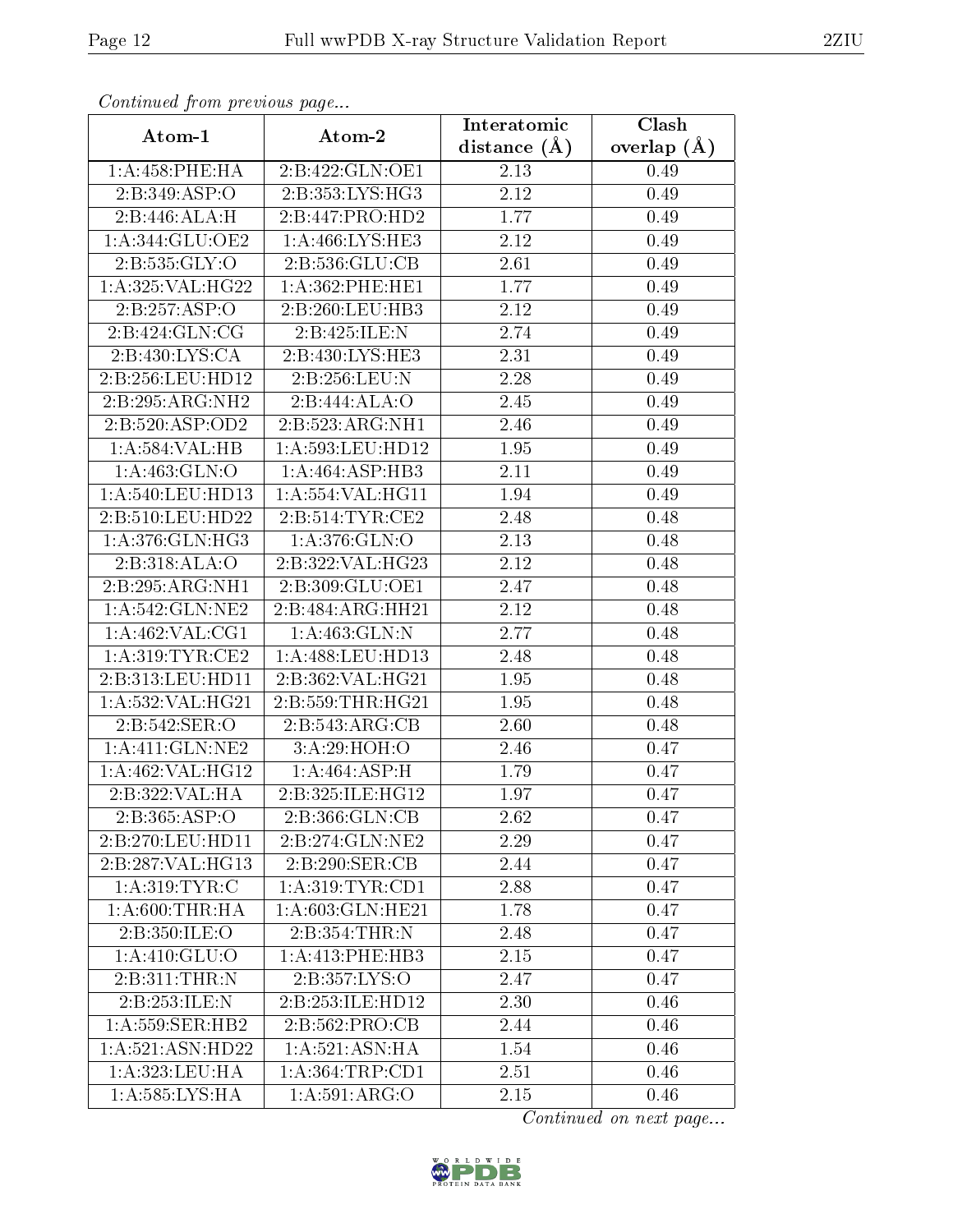| Commaca from previous page<br>Clash<br>Interatomic |                              |                |               |  |  |
|----------------------------------------------------|------------------------------|----------------|---------------|--|--|
| Atom-1                                             | Atom-2                       | distance $(A)$ | overlap $(A)$ |  |  |
| 2:B:523:ARG:HH11                                   | 2:B:523:ARG:HG3              | 1.79           | 0.46          |  |  |
| 1:A:535:VAL:HG11                                   | 2:B:489:LEU:HD13             | 1.97           | 0.46          |  |  |
| 2:B:521:LYS:HZ2                                    | 2:B:521:LYS:HB3              | 1.81           | 0.46          |  |  |
| 2:B:324:MET:HA                                     | 2:B:342:THR:O                | 2.15           | 0.46          |  |  |
| $1:A:599: \overline{\text{ARG:HG3}}$               | 1: A:599:ARG:NH1             | 2.31           | 0.46          |  |  |
| 2:B:312:VAL:CG2                                    | 2:B:357:LYS:CD               | 2.94           | 0.46          |  |  |
| 1:A:449:VAL:HG11                                   | 2:B:439:PHE:HA               | 1.98           | $0.46\,$      |  |  |
| 1: A: 538: ARG: HD3                                | 2:B:460:CYS:HB2              | 1.97           | 0.45          |  |  |
| 1: A:312:TRP:CD2                                   | 1:A:383:LYS:HD3              | 2.51           | 0.45          |  |  |
| 1:A:363:LEU:HD12                                   | 1: A: 363: LEU: C            | 2.36           | 0.45          |  |  |
| 1:A:404:ILE:HD11                                   | 1:A:438:SER:HB3              | 1.97           | 0.45          |  |  |
| 1: A:346: GLN: HG3                                 | 1: A: 352: PHE: HE1          | 1.82           | 0.45          |  |  |
| 2:B:289:CYS:HB3                                    | 2:B:315:LEU:HB3              | 1.98           | 0.45          |  |  |
| $2:B:326:\overline{ASP:O}$                         | 2:B:327:ASN:C                | 2.55           | 0.45          |  |  |
| 1: A:391: ILE: HG12                                | 1:A:424:ILE:HB               | 1.98           | 0.45          |  |  |
| 1: A:325: VAL:HG22                                 | $1:$ A:362:PHE:CE1           | 2.51           | 0.45          |  |  |
| 2:B:279:ARG:CB                                     | 2:B:279:ARG:NH1              | 2.76           | 0.45          |  |  |
| 2:B:312:VAL:HG23                                   | 2:B:357:LYS:CB               | 2.46           | 0.45          |  |  |
| 2:B:535:GLY:O                                      | 2:B:536:GLU:HB2              | 2.17           | 0.45          |  |  |
| 1: A:319: TYR: HE2                                 | 1:A:488:LEU:HD13             | 1.81           | 0.45          |  |  |
| 2:B:316:LEU:HD23                                   | 2:B:363:ILE:HG12             | 1.99           | 0.45          |  |  |
| 2:B:405:ARG:O                                      | 2:B:408:ALA:HB3              | 2.17           | 0.45          |  |  |
| 1:A:539:GLN:NE2                                    | 2:B:556:GLN:HE22             | 2.14           | 0.45          |  |  |
| 1: A: 385: LEU: CD2                                | 1: A:490: CYS:HB2            | 2.44           | 0.45          |  |  |
| 1: A: 538: ARG: CD                                 | 2:B:460:CYS:HB2              | 2.47           | 0.45          |  |  |
| 1:A:378:ARG:HH11                                   | 1: A:378: ARG: HG2           | 1.81           | 0.44          |  |  |
| 2:B:253:ILE:HD11                                   | 2:B:306:TRP:CZ2              | 2.51           | 0.44          |  |  |
| 2:B:521:LYS:HZ3                                    | $2:B:521:LYS:H\overline{B3}$ | 1.77           | 0.44          |  |  |
| 1: A:473:THR:OG1                                   | 1:A:474:ILE:N                | 2.51           | 0.44          |  |  |
| $1:A:461:AR\overline{G:HD3}$                       | 3:A:37:HOH:O                 | 2.18           | 0.44          |  |  |
| 2:B:441:LYS:O                                      | $2:B:444:\overline{ALA:HB3}$ | 2.18           | 0.44          |  |  |
| 1: A:373: VAL:HA                                   | 1:A:374:PRO:HD2              | 1.87           | 0.44          |  |  |
| 2:B:288:PRO:O                                      | 2:B:289:CYS:HB2              | 2.17           | 0.44          |  |  |
| 1: A:604:LEU:HD23                                  | 1: A:605:TYR:CE1             | 2.53           | 0.44          |  |  |
| 2: B: 365: ABP:O                                   | 2:B:366:GLN:CG               | 2.65           | 0.44          |  |  |
| 1: A: 339: GLN:O                                   | 1: A:340: GLU:C              | 2.57           | 0.44          |  |  |
| 1: A:550: LYS: HG2                                 | 1: A:586: TYR:CD2            | 2.52           | 0.44          |  |  |
| 1: A: 559: SER: CB                                 | 2:B:562:PRO:HB3              | 2.45           | 0.44          |  |  |
| 1:A:481:LYS:HA                                     | 1: A:484: GLN: HG2           | 2.00           | 0.43          |  |  |
| 2:B:349:ASP:O                                      | 2:B:353:LYS:N                | 2.51           | 0.43          |  |  |
| 2:B:348:THR:O                                      | 2:B:351:THR:N                | 2.51           | 0.43          |  |  |

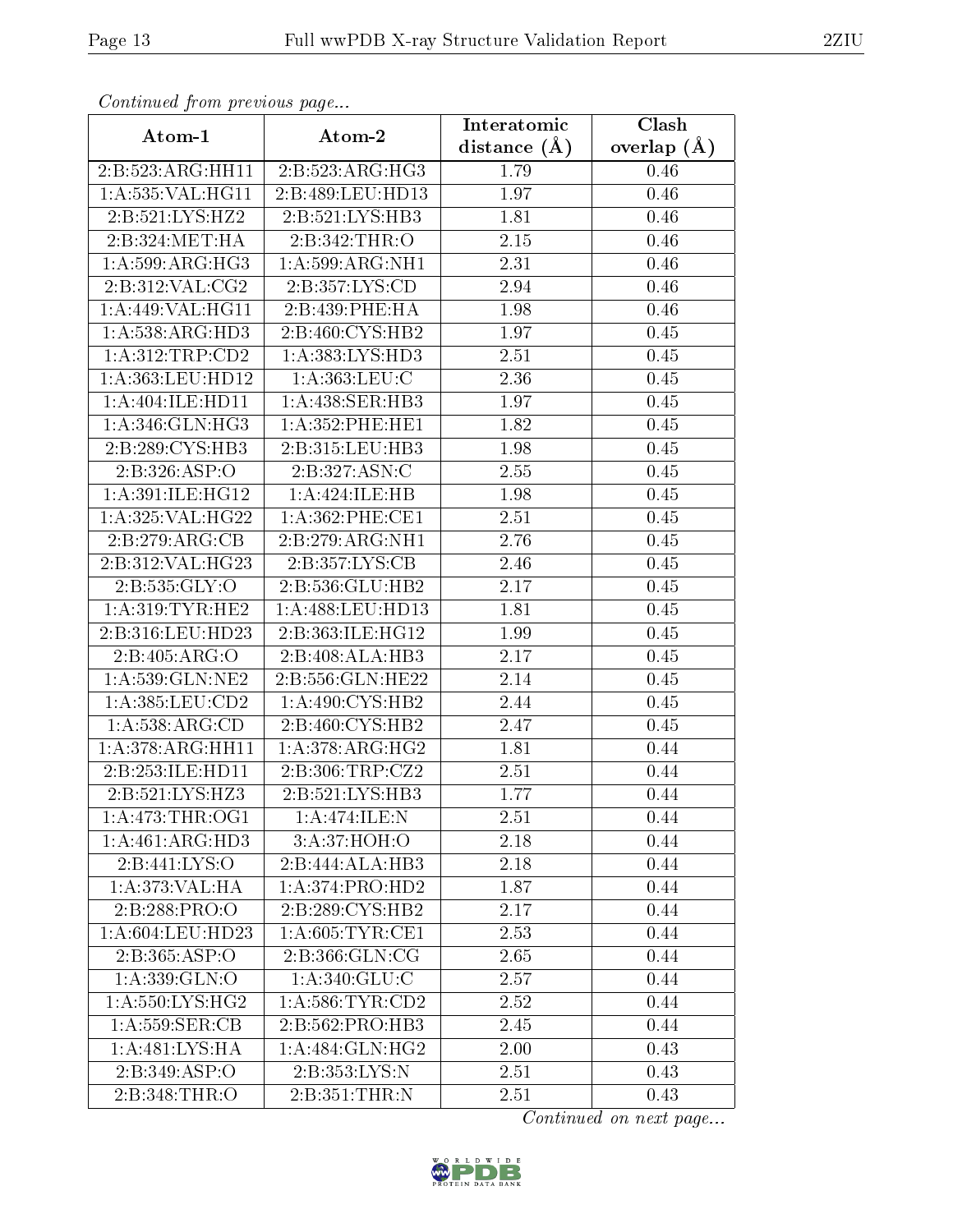| Comunaca jiom previous page |                                | Interatomic    | Clash           |
|-----------------------------|--------------------------------|----------------|-----------------|
| Atom-1                      | Atom-2                         | distance $(A)$ | overlap $(\AA)$ |
| 2:B:523:ARG:CZ              | 3:B:16:HOH:O                   | 2.66           | 0.43            |
| 2:B:316:LEU:O               | 2:B:363:ILE:HA                 | 2.19           | 0.43            |
| 1: A:474: ILE: CG2          | 2:B:413:VAL:HG21               | 2.48           | 0.43            |
| 1: A: 358: ASN: HB2         | 1: A:521: ASN:ND2              | 2.33           | 0.43            |
| 1: A:589:LEU: N             | 1:A:589:LEU:HD12               | 2.33           | 0.43            |
| 2:B:285:GLN:O               | 2: B: 286: ALA: C              | 2.57           | 0.43            |
| 1: A:428: GLU:C             | 1: A: 430: CYS:N               | 2.70           | 0.43            |
| 2:B:295:ARG:HG3             | 2:B:307:VAL:CG1                | 2.48           | 0.43            |
| 2:B:452:ARG:HG3             | $2:B:452: \overline{ARG:HH11}$ | 1.84           | 0.43            |
| 1: A:610: PRO:CB            | 2:B:505:PRO:HB2                | 2.49           | 0.43            |
| 2:B:311:THR:HG21            | 2:B:439:PHE:CE2                | 2.54           | 0.43            |
| 1:A:341:LEU:O               | 1: A:345:LEU:HB2               | 2.19           | 0.42            |
| 1:A:473:THR:O               | 1: A:476:THR:N                 | 2.52           | 0.42            |
| 1: A:589:LEU:CD1            | 1:A:589:LEU:N                  | 2.82           | 0.42            |
| 2:B:523:ARG:NH1             | 2:B:523:ARG:HG3                | 2.34           | 0.42            |
| 1: A:476:THR:O              | 1: A:480: GLN: HG3             | 2.19           | 0.42            |
| 1: A:610: PRO:HB3           | 2:B:505:PRO:CG                 | 2.48           | 0.42            |
| 2:B:249:LEU:HD13            | 2:B:276:MET:HB3                | 2.01           | 0.42            |
| 2:B:310:PRO:O               | $2:B:357:LYS:H\overline{B3}$   | 2.18           | 0.42            |
| 1:A:488:LEU:N               | 1: A:488:LEU:CD1               | 2.83           | 0.42            |
| 2:B:260:LEU:HD12            | 2:B:263:MET:CE                 | 2.49           | 0.42            |
| 1:A:487:THR:O               | 1: A:487:THR:HG23              | 2.19           | 0.42            |
| 2:B:251:HIS:O               | 2:B:295:ARG:HA                 | 2.19           | 0.42            |
| 1: A: 353: ASP: OD2         | 1: A: 355: ARG: NE             | 2.45           | 0.42            |
| 1:A:404:ILE:HG13            | 1: A:439: ILE: CD1             | 2.33           | 0.42            |
| 2:B:314:VAL:CG2             | 2: B: 359: LEU: HD11           | 2.50           | 0.42            |
| 2: B: 530: ILE: CA          | 2:B:534:ARG:HH12               | 2.18           | 0.42            |
| 2:B:549:LEU:HD22            | 2:B:553:ILE:HG13               | 2.01           | 0.42            |
| 1:A:439:ILE:H               | 1:A:439:ILE:HD12               | 1.84           | 0.42            |
| 1:A:595:PRO:HA              | 3:A:13:HOH:O                   | 2.19           | 0.42            |
| 1: A:509: ASN:ND2           | 2:B:417:LEU:O                  | 2.52           | 0.42            |
| 1: A:530: GLN: HG3          | 2:B:490:ASN:ND2                | 2.35           | 0.42            |
| 1: A:396: MET:CE            | 1: A:430: CYS:HA               | 2.50           | 0.41            |
| 1: A:575:THR:O              | 1: A:579: LYS: HG3             | 2.19           | 0.41            |
| 2:B:287:VAL:HA              | 2:B:288:PRO:HD3                | 1.92           | 0.41            |
| 2:B:481:VAL:O               | 2:B:485:GLN:HG3                | 2.19           | 0.41            |
| 1: A: 388: ASP: CG          | 1: A:421:ARG:HH21              | 2.24           | 0.41            |
| 1:A:390:ILE:HB              | 1: A:420: LEU:HD23             | 2.01           | 0.41            |
| 1:A:491:ARG:CD              | 1: A:491: ARG:O                | 2.67           | 0.41            |
| 2:B:322:VAL:C               | 2:B:325:ILE:HG12               | 2.40           | 0.41            |
| 1:A:359:VAL:HG13            | 1: A:359: VAL:O                | 2.20           | 0.41            |

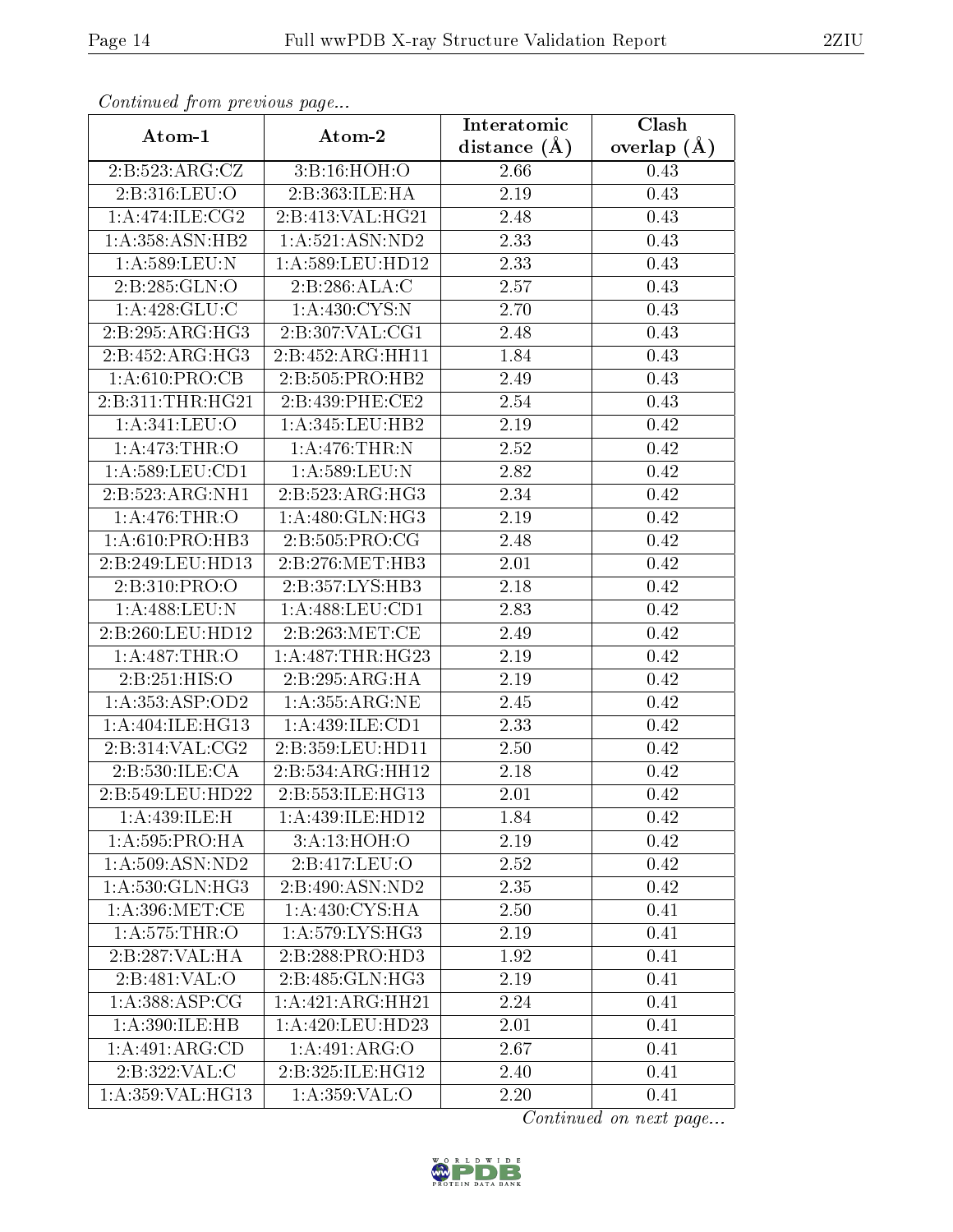| $Atom-1$            | $\boldsymbol{\mathrm{Atom}\text{-}2}$ | Interatomic<br>distance $(A)$ | Clash<br>overlap $(\AA)$ |
|---------------------|---------------------------------------|-------------------------------|--------------------------|
| 1: A:400: CYS:SG    | 1:A:434:ALA:HB1                       | 2.60                          | 0.41                     |
| 1:A:434:ALA:C       | 1: A:436: HIS:N                       | 2.74                          | 0.41                     |
| 1: A: 412: LYS: O   | 1:A:416:LYS:HG3                       | 2.20                          | 0.41                     |
| 2:B:446:ALA:N       | 2: B:447: PRO:CD                      | 2.84                          | 0.41                     |
| 1: A:474: ILE: HG22 | 2:B:413:VAL:HG21                      | 2.03                          | 0.41                     |
| 1: A:517: PHE:O     | 1: A:520: PHE:HB3                     | 2.20                          | 0.41                     |
| 2:B:548:GLU:HB2     | 3:Bi:46:HOH:O                         | 2.21                          | 0.41                     |
| 1: A:343: LYS: HG3  | 1:A:344:GLU:N                         | 2.34                          | 0.41                     |
| 1: A:601:ILE:O      | 1: A:605: TYR: HD1                    | 2.04                          | 0.41                     |
| 2:B:473:LEU:HA      | 2:B:473:LEU:HDI2                      | 1.95                          | 0.41                     |
| 1: A:319: TYR: C    | 1: A:319: TYR: HD1                    | 2.24                          | 0.40                     |
| 1: A:542: GLN: HE22 | 2:B:484:ARG:HH21                      | 1.68                          | 0.40                     |
| 2:B:309:GLU:HG3     | 2: B:310: PRO:CD                      | 2.50                          | 0.40                     |
| 2:B:451:LEU:HD12    | 2:B:454:GLU:OE2                       | 2.20                          | 0.40                     |

There are no symmetry-related clashes.

# 5.3 Torsion angles (i)

### 5.3.1 Protein backbone  $(i)$

In the following table, the Percentiles column shows the percent Ramachandran outliers of the chain as a percentile score with respect to all X-ray entries followed by that with respect to entries of similar resolution.

The Analysed column shows the number of residues for which the backbone conformation was analysed, and the total number of residues.

| Mol | Chain | Analysed                                  | Favoured | $\mid$ Allowed $\mid$ Outliers |           | Percentiles             |
|-----|-------|-------------------------------------------|----------|--------------------------------|-----------|-------------------------|
|     |       | $275/311$ (88\%)   240 (87\%)   26 (10\%) |          |                                | $9(3\%)$  | $\boxed{4}$ $\boxed{8}$ |
|     | B     | $246/341$ (72\%)   213 (87\%)   24 (10\%) |          |                                | $9(4\%)$  | $3 \mid 7 \mid$         |
| All | All   | $-521/652(80\%)$   453 (87\%)             |          | $ 50(10\%) $                   | $18(4\%)$ |                         |

All (18) Ramachandran outliers are listed below:

| Mol | Chain | Res | Type |
|-----|-------|-----|------|
|     |       | 340 | GLU  |
|     |       | 430 | CYS  |
|     |       | 432 | SER. |
|     |       | 310 | PRO  |

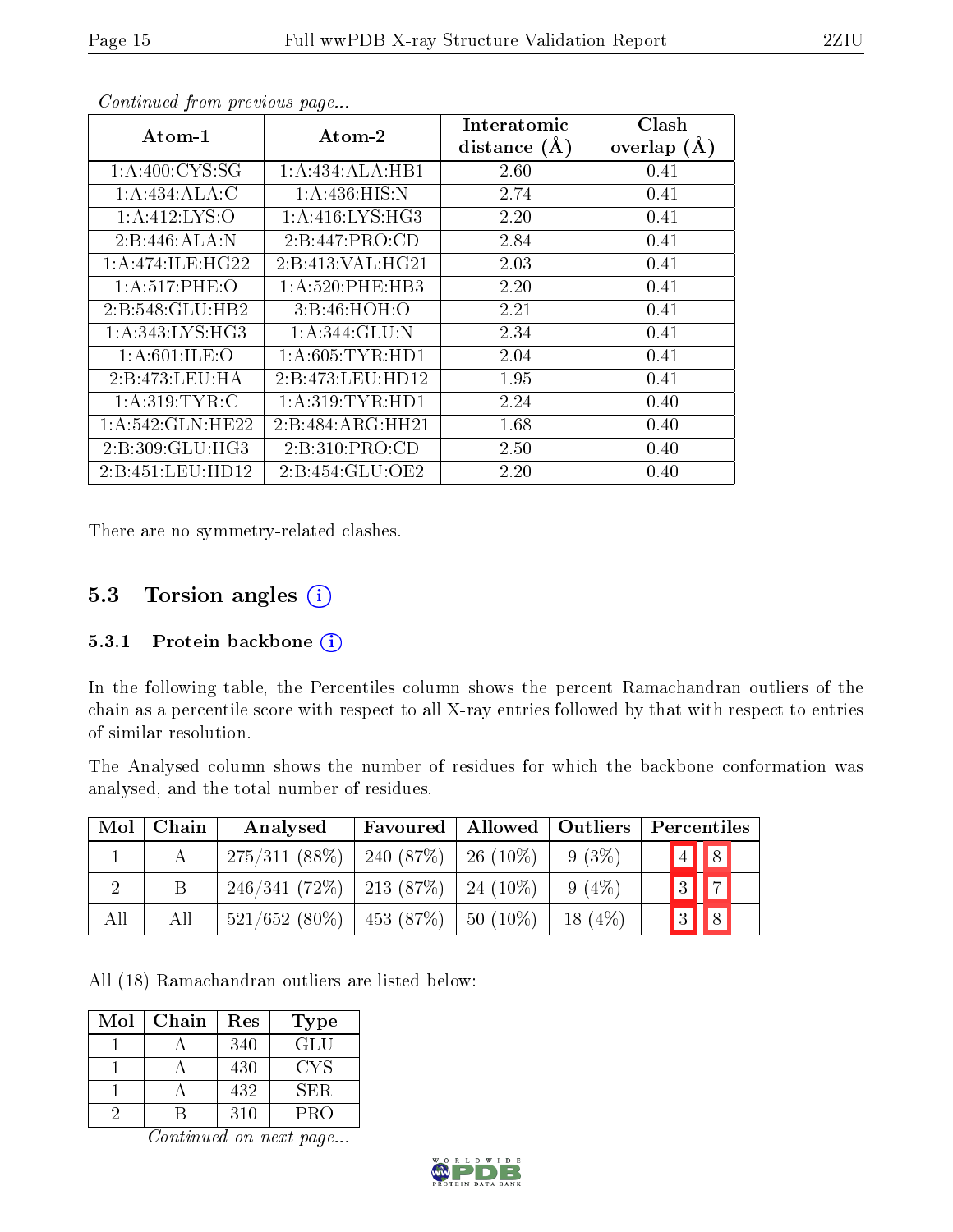| Mol            | Chain              | Res | Type                                        |
|----------------|--------------------|-----|---------------------------------------------|
| $\overline{2}$ | Β                  | 311 | <b>THR</b>                                  |
| $\overline{2}$ | B                  | 358 | <b>ALA</b>                                  |
| $\overline{1}$ | $\overline{\rm A}$ | 380 | PRO                                         |
| $\mathbf{1}$   | $\bf{A}$           | 484 | <b>GLN</b>                                  |
| $\mathbf{1}$   | $\overline{\rm A}$ | 580 | $\overline{\text{LEU}}$                     |
| $\overline{2}$ | B                  | 286 | <b>ALA</b>                                  |
| $\overline{2}$ | B                  | 327 | <b>ASN</b>                                  |
| $\overline{2}$ | B                  | 366 | <b>GLN</b>                                  |
| $\overline{2}$ | B                  | 543 | $\rm{ARG}$                                  |
| $\overline{1}$ | $\boldsymbol{A}$   | 436 | <b>HIS</b>                                  |
| $\mathbf{1}$   | $\bf{A}$           | 435 | $\rm{ALA}$                                  |
| $\overline{2}$ | B                  | 318 | $\overline{\mathrm{A}}\mathrm{L}\mathrm{A}$ |
| $\overline{2}$ | B                  | 505 | PRO                                         |
| $\mathbf{1}$   | А                  | 381 | VAL                                         |

### 5.3.2 Protein sidechains  $(i)$

In the following table, the Percentiles column shows the percent sidechain outliers of the chain as a percentile score with respect to all X-ray entries followed by that with respect to entries of similar resolution.

The Analysed column shows the number of residues for which the sidechain conformation was analysed, and the total number of residues.

| $\operatorname{Mol}$ $\vdash$ | Chain | Analysed        | Rotameric   Outliers |             | Percentiles           |  |
|-------------------------------|-------|-----------------|----------------------|-------------|-----------------------|--|
|                               |       | $247/271(91\%)$ | 236 (96\%)           | $11(4\%)$   | 55<br>27              |  |
|                               |       | $220/290(76\%)$ | 196 $(89\%)$         | $-24(11\%)$ | $\boxed{6}$<br>14     |  |
| All                           | All   | 467/561(83%)    | $432(92\%)$          | $35(8\%)$   | 31<br>13 <sub>1</sub> |  |

All (35) residues with a non-rotameric sidechain are listed below:

| Mol | Chain | Res | Type        |
|-----|-------|-----|-------------|
|     |       | 312 | TRP         |
| 1   | А     | 319 | TYR         |
| 1   | А     | 420 | LEU         |
| 1   | А     | 428 | GLU         |
| 1   | А     | 436 | HIS         |
| 1   | А     | 484 | GLN         |
| 1   |       | 491 | ${\rm ARG}$ |
| 1   | А     | 514 | LEU         |
|     |       | 521 | <b>ASN</b>  |

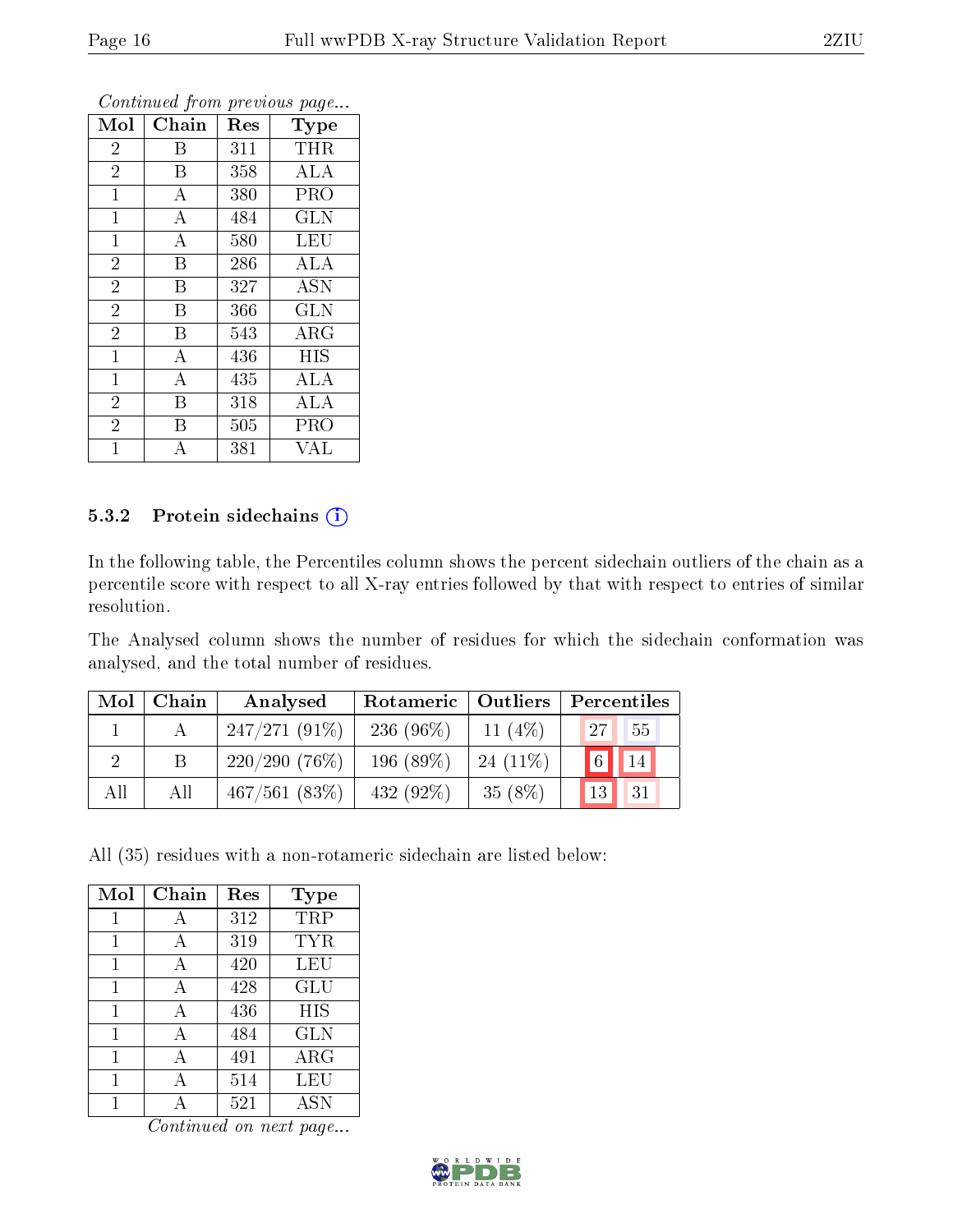| Mol            | Chain                               | Res              | $r \sim 3$<br>Type      |
|----------------|-------------------------------------|------------------|-------------------------|
| $\overline{1}$ |                                     | 526              | $\overline{\text{LYS}}$ |
| $\mathbf{1}$   | $\frac{\overline{A}}{\overline{A}}$ | 602              | $\overline{\text{TYR}}$ |
| $\overline{2}$ | $\overline{\mathbf{B}}$             | $\overline{269}$ | <b>LEU</b>              |
| $\overline{2}$ | $\overline{\mathrm{B}}$             | 274              | $\widetilde{{\rm GLN}}$ |
| $\overline{2}$ | $\overline{\mathrm{B}}$             | 279              | $\overline{\rm{ARG}}$   |
| $\overline{2}$ | $\overline{\mathrm{B}}$             | 291              | $\overline{\text{VAL}}$ |
| $\overline{2}$ | B                                   | 306              | <b>TRP</b>              |
| $\overline{2}$ | $\overline{\mathrm{B}}$             | 311              | THR                     |
| $\overline{2}$ | $\overline{\mathrm{B}}$             | $\overline{315}$ | $\overline{\text{LEU}}$ |
| $\overline{2}$ | $\overline{\mathrm{B}}$             | 326              | $\overline{\text{ASP}}$ |
| $\overline{2}$ | $\overline{\mathrm{B}}$             | 329              | $\overline{\text{LYS}}$ |
| $\overline{2}$ | $\overline{\mathrm{B}}$             | 351              | <b>THR</b>              |
| $\overline{2}$ | $\overline{\mathrm{B}}$             | 422              | $\overline{\text{GLN}}$ |
| $\overline{2}$ | $\overline{\mathrm{B}}$             | 430              | $\overline{\text{LYS}}$ |
| $\overline{2}$ | $\overline{\mathrm{B}}$             | 432              | <b>LEU</b>              |
| $\overline{2}$ | $\overline{\mathbf{B}}$             | 452              | ARG                     |
| $\overline{2}$ | $\overline{\mathrm{B}}$             | 470              | $\overline{\text{LYS}}$ |
| $\overline{2}$ | $\overline{\mathrm{B}}$             | 473              | LEU                     |
| $\overline{2}$ | B                                   | 489              | LEU                     |
| $\overline{2}$ | $\overline{\mathrm{B}}$             | 501              | <b>VAL</b>              |
| $\overline{2}$ | $\overline{\mathrm{B}}$             | 509              | LEU                     |
| $\overline{2}$ | $\overline{\mathrm{B}}$             | 510              | $\overline{\text{LEU}}$ |
| $\overline{2}$ | $\overline{\mathrm{B}}$             | 521              | $\overline{\text{LYS}}$ |
| $\overline{2}$ | $\overline{\mathrm{B}}$             | 524              | $\overline{\text{GLN}}$ |
| $\frac{2}{2}$  | $\overline{\mathrm{B}}$             | 525              | <b>ASN</b>              |
|                | $\overline{\mathrm{B}}$             | 549              | $\overline{\text{LEU}}$ |

Some sidechains can be flipped to improve hydrogen bonding and reduce clashes. All (20) such sidechains are listed below:

| Mol         | Chain | Res | Type       |
|-------------|-------|-----|------------|
| 1           | А     | 346 | GLN        |
| 1           | А     | 358 | <b>ASN</b> |
| 1           | А     | 446 | <b>GLN</b> |
| 1           | A     | 450 | <b>ASN</b> |
| 1           | А     | 463 | <b>GLN</b> |
| 1           | A     | 480 | GLN        |
| 1           | А     | 484 | GLN        |
| 1           | А     | 521 | <b>ASN</b> |
| $\mathbf 1$ | А     | 539 | GLN        |
| 1           | А     | 542 | <b>GLN</b> |
| 1           | А     | 557 | HIS        |
|             |       | 603 | GLN        |

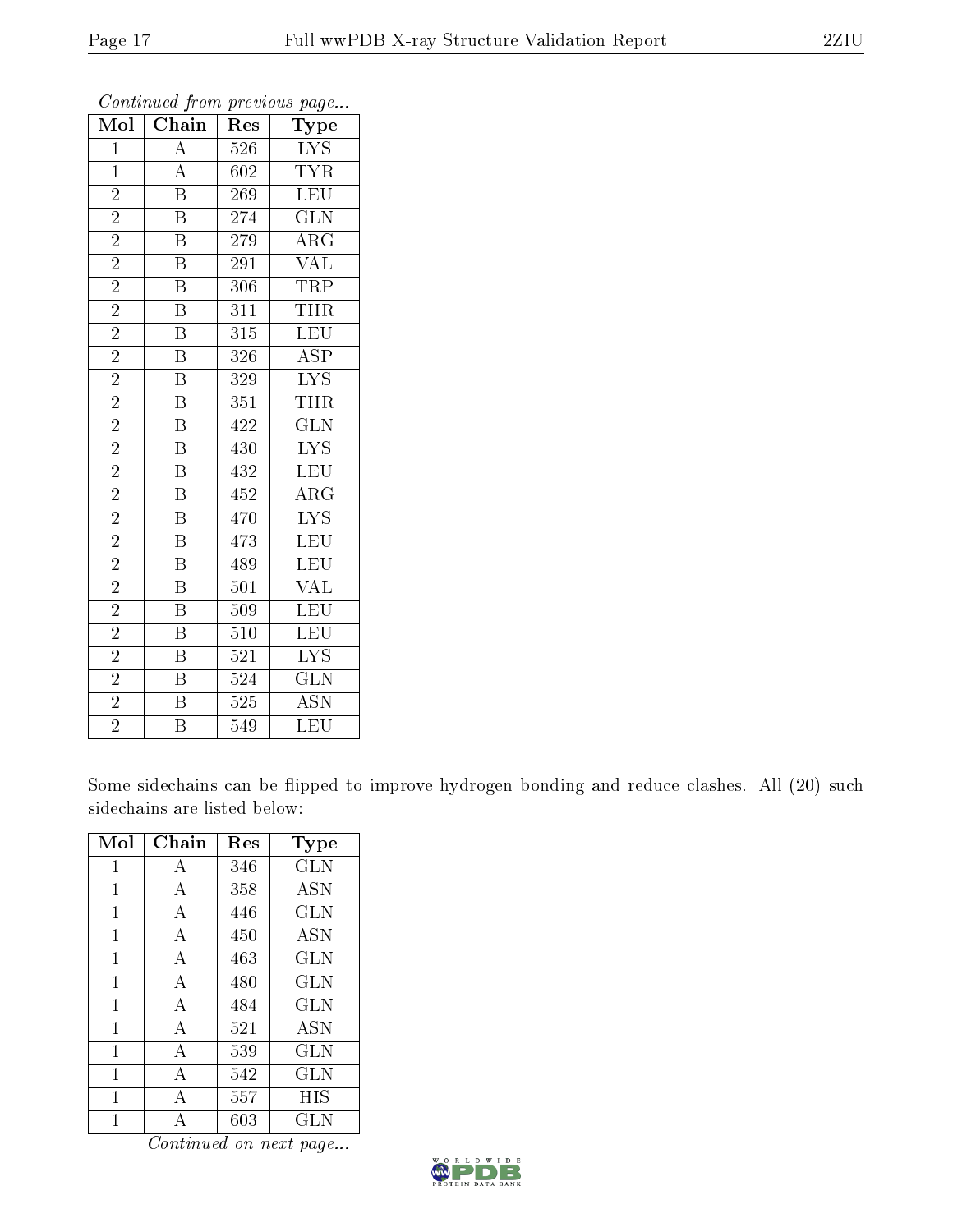| Mol            | Chain | Res | <b>Type</b>           |
|----------------|-------|-----|-----------------------|
| $\overline{2}$ | В     | 268 | <b>GLN</b>            |
| $\overline{2}$ | В     | 274 | <b>GLN</b>            |
| $\overline{2}$ | В     | 327 | $\overline{\rm{ASN}}$ |
| $\overline{2}$ | В     | 416 | <b>GLN</b>            |
| $\overline{2}$ | В     | 418 | <b>HIS</b>            |
| $\overline{2}$ | В     | 524 | <b>GLN</b>            |
| $\overline{2}$ | В     | 525 | ĀSN                   |
| 2              |       | 531 | <b>GLN</b>            |

Continued from previous page...

#### 5.3.3 RNA (1)

There are no RNA molecules in this entry.

### 5.4 Non-standard residues in protein, DNA, RNA chains (i)

There are no non-standard protein/DNA/RNA residues in this entry.

### 5.5 Carbohydrates (i)

There are no carbohydrates in this entry.

### 5.6 Ligand geometry (i)

There are no ligands in this entry.

### 5.7 [O](https://www.wwpdb.org/validation/2017/XrayValidationReportHelp#nonstandard_residues_and_ligands)ther polymers  $(i)$

There are no such residues in this entry.

### 5.8 Polymer linkage issues  $(i)$

There are no chain breaks in this entry.

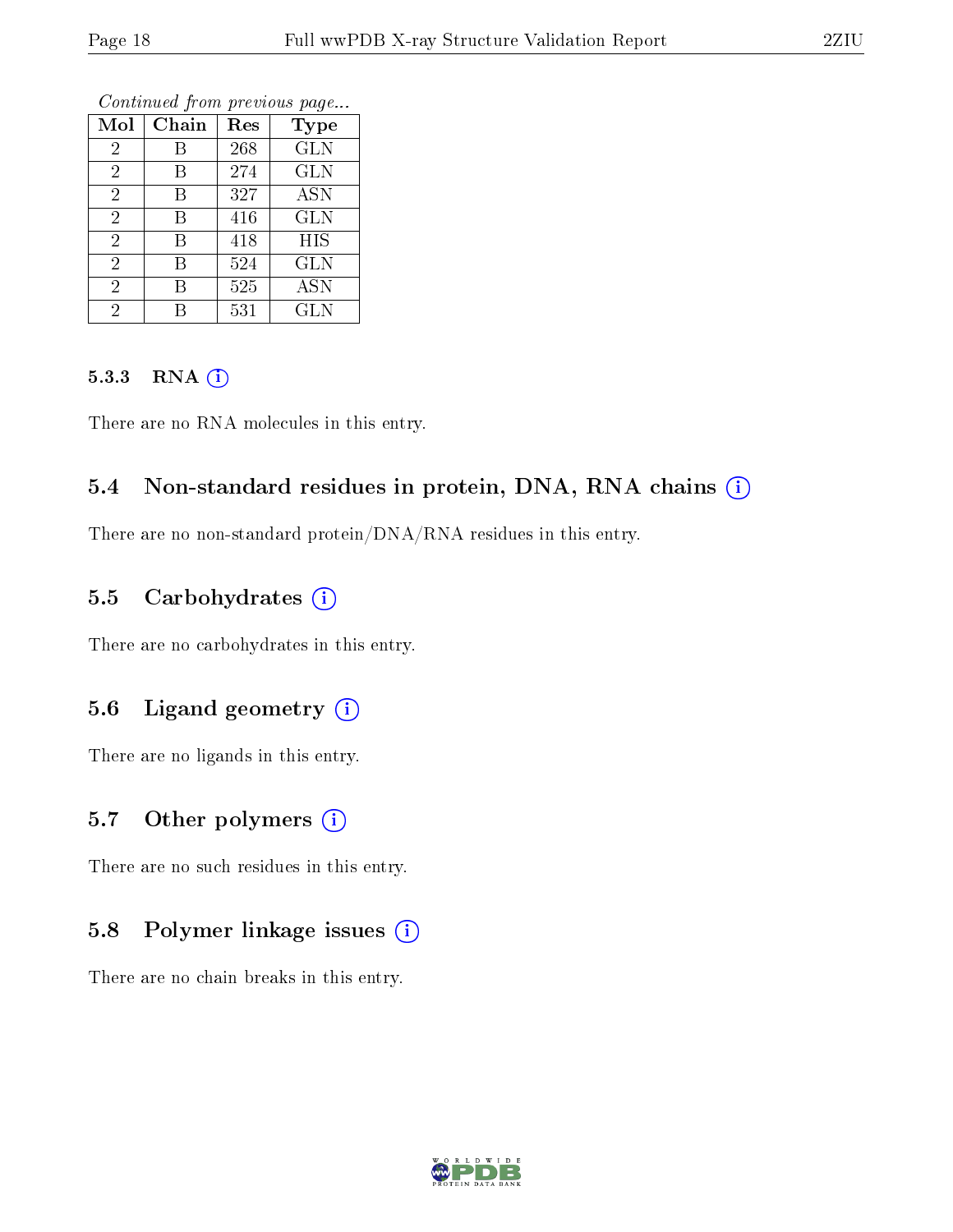# 6 Fit of model and data  $(i)$

# 6.1 Protein, DNA and RNA chains  $(i)$

In the following table, the column labelled  $#RSRZ> 2'$  contains the number (and percentage) of RSRZ outliers, followed by percent RSRZ outliers for the chain as percentile scores relative to all X-ray entries and entries of similar resolution. The OWAB column contains the minimum, median,  $95<sup>th</sup>$  percentile and maximum values of the occupancy-weighted average B-factor per residue. The column labelled ' $Q< 0.9$ ' lists the number of (and percentage) of residues with an average occupancy less than 0.9.

| Mol | Chain | Analysed        | ${ <\hspace{-1.5pt}{\mathrm{RSRZ}} \hspace{-1.5pt}>}$ | $\#\text{RSRZ}{>}2$            | $OWAB(A^2)$     | $\mid \text{Q} {<} 0.9 \mid$ |
|-----|-------|-----------------|-------------------------------------------------------|--------------------------------|-----------------|------------------------------|
|     |       | $281/311(90\%)$ | $-0.23$                                               | $0$ 100 100                    | 23, 48, 77, 95  |                              |
|     |       | 258/341(75%)    | $-0.06$                                               | $-7(2\%)$ 54<br>55             | 19, 52, 91, 103 |                              |
| All | All   | 539/652(82%)    | $-0.15$                                               | $7(1\%)$ 77 78 19, 50, 87, 103 |                 |                              |

All (7) RSRZ outliers are listed below:

| Mol | Chain | Res | Type       | <b>RSRZ</b> |
|-----|-------|-----|------------|-------------|
| 2   | R     | 277 | GLU        | 2.5         |
| 2   | В     | 247 | GLU        | 2.4         |
| 2   | В     | 452 | ARG        | 2.4         |
| 2   | R     | 320 | ALA        | 2.2         |
| 2   | R     | 306 | TRP        | 2.1         |
| 2   |       | 325 | ILE        | 2.1         |
| 2   |       | 329 | <b>LYS</b> | 2.0         |

# 6.2 Non-standard residues in protein, DNA, RNA chains  $(i)$

There are no non-standard protein/DNA/RNA residues in this entry.

### 6.3 Carbohydrates  $(i)$

There are no carbohydrates in this entry.

# 6.4 Ligands  $(i)$

There are no ligands in this entry.